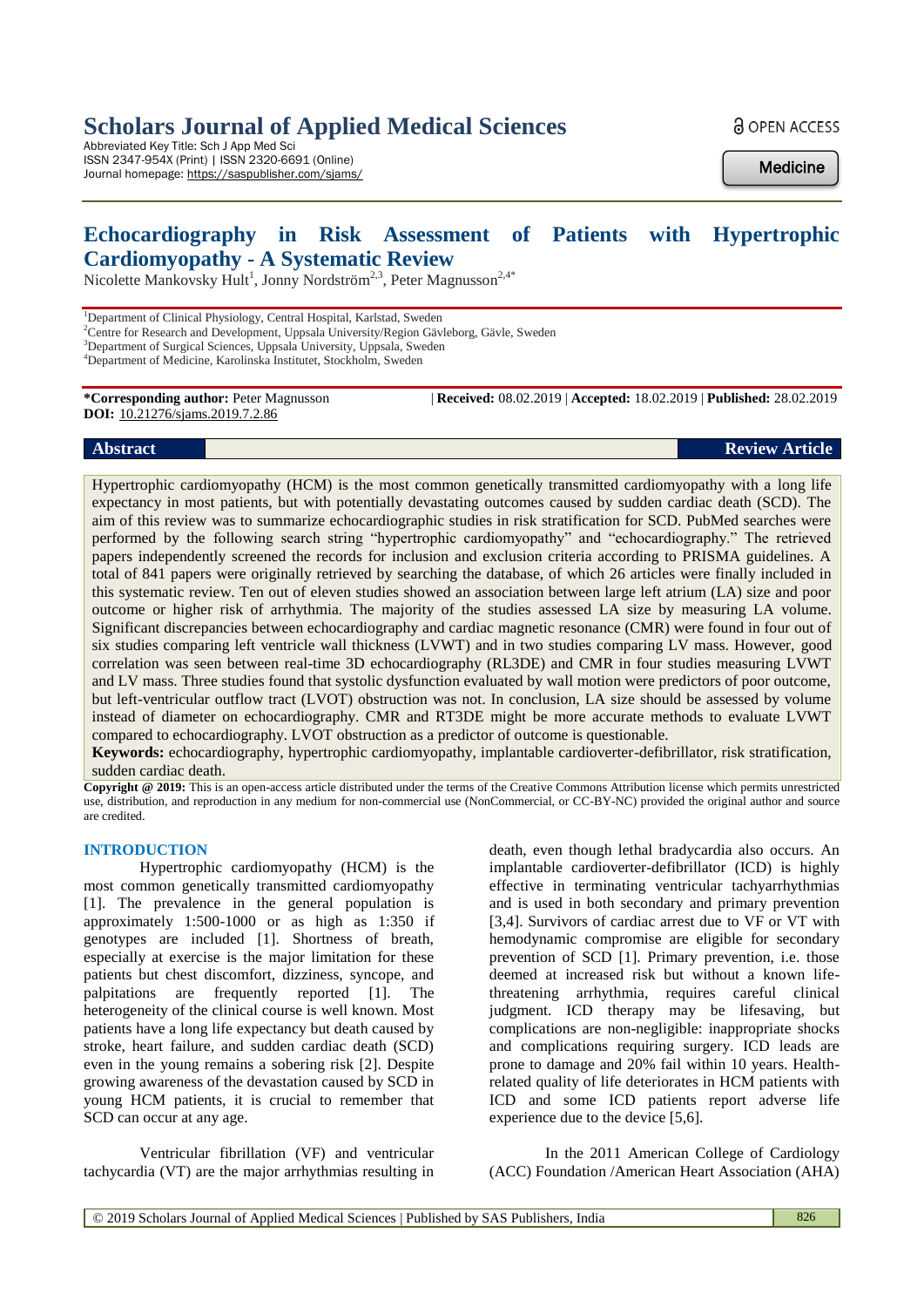guideline, SCD risk stratification was proposed for primary prevention based on the following five risk factors: non-sustained ventricular tachycardia (NSVT), severe left ventricular hypertrophy  $(\geq 30 \text{ mm})$ , family history of SCD, unexplained syncope, and an abnormal blood pressure response to exercise [7]. Patients with primary prevention ICDs with one or more of these risk factors experienced appropriate ICD therapy at a rate of 5% per year, indicating a much higher risk of SCD in some individuals and the importance of selecting patients at high risk [4].

A validation study was conducted for the 2003 ACC/European Society of Cardiology (ESC) and 2011 ACC/AHA risk stratification and treatment algorithms for SCD in patients with HCM [7-9]. There are several shortcomings in the original algorithm, with limited power to discriminate high-risk from low-risk individuals [1]. All factors are regarded as dichotomous and oversimplified without taking several other considerations into account.

Therefore, a novel clinical risk prediction model for SCD in HCM was developed from a retrospective, multicenter longitudinal cohort study of 3,65 patients (HCM risk-SCD). Age, maximal left ventricular wall thickness (LVWT), left atrial (LA) diameter, left-ventricular outflow tract (LVOT) gradient, family history of SCD, NSVT, and unexplained syncope were associated with SCD/appropriate ICD therapy [10].

While the HCM Risk-SCD risk stratification algorithm has been criticized[11], the risk prediction model has so far been validated by several studies [12,13] and is endorsed by the ESC. HCM-EVIDENCE, including 3,703 patients from 14 centers, showed an excellent prognostic accuracy of the HCM Risk-SCD calculator, especially in the high-risk group [10]. However, of the 1,524 patients with <4% SCD-risk in five years, 16 patients experienced SCD, indicating that for every 95 patients not implanted with an ICD, one patient could die of SCD within five years.

The absolute low risk of SCD and the clinical heterogeneity of HCM make it difficult to identify all patients at high risk of SCD. The implantation of an ICD only in patients with a high HCM risk-SCD score may result in unexpected SCD. Although several risk factors for SCD have been identified and are part of guidelines, improved sensitivity and specificity are warranted. Echocardiographic findings are part of the current guidelines, but the underlying evidence needs to be scrutinized in order to possibly improve risk assessment.

The role of cardiac imaging in HCM is constantly evolving. On an individual level, pitfalls and limitations in the interpretation of cardiac imaging might lead to less precise clinical decision-making.

Therefore, the decision to offer the patient an ICD should be based on evidence and awareness of the underlying studies.

## **Objectives**

The aim of this review was to summarize echocardiographic studies in risk stratification for sudden cardiac death in patients with hypertrophic cardiomyopathy.

## **METHODS**

## **Literature search**

The present systematic review was performed by searches in the database PubMed.<sup>TM</sup> Searches were limited to English language, human species and time of publication (published between January 2007 and February 2018). The database was searched by the following search string "hypertrophic cardiomyopathy" and "echocardiography."

## **Inclusion and exclusion criteria**

Studies that evaluated the association of specific cardiac imaging findings and outcomes of patients with HCM were included. Studies based on children and adolescents were excluded. All journal articles, reviews and case reports were excluded.

## **Selection of studies**

The studies generated by the search were screened independently by title or abstract, for methodology, inclusion and exclusion criteria. The full texts of the retrieved articles after the first screening were scrutinized to inspect whether data on the topic of interest were included. Any disagreement was resolved by the authors through discussion. Reference lists of the selected articles were searched for sources of potentially relevant information. The flow of papers through the search and selection process was summarized in a flow chart inspired by PRISMA flow diagram (Figure 1).

#### **Report of outcomes**

The reported outcome measurements including comparisons and statistical hypothesis testing when appropriate: hazard ratio (HR) with confidence interval (CI), correlation coefficient *r*, and a two-sided *p*-value.

## **RESULTS**

The final extracted 26 papers are summarized below, with regard to the following echocardiographic parameters; LA diameter, LVWT, and maximum LVOT gradient.

## **Left atrium**

The ESC HCM Risk-SCD calculator published in 2014 includes the LA diameter determined by Mmode or 2D echocardiography in the parasternal longaxis view [4]. However, LA size is not included in the ACC/AHA guideline from 2011.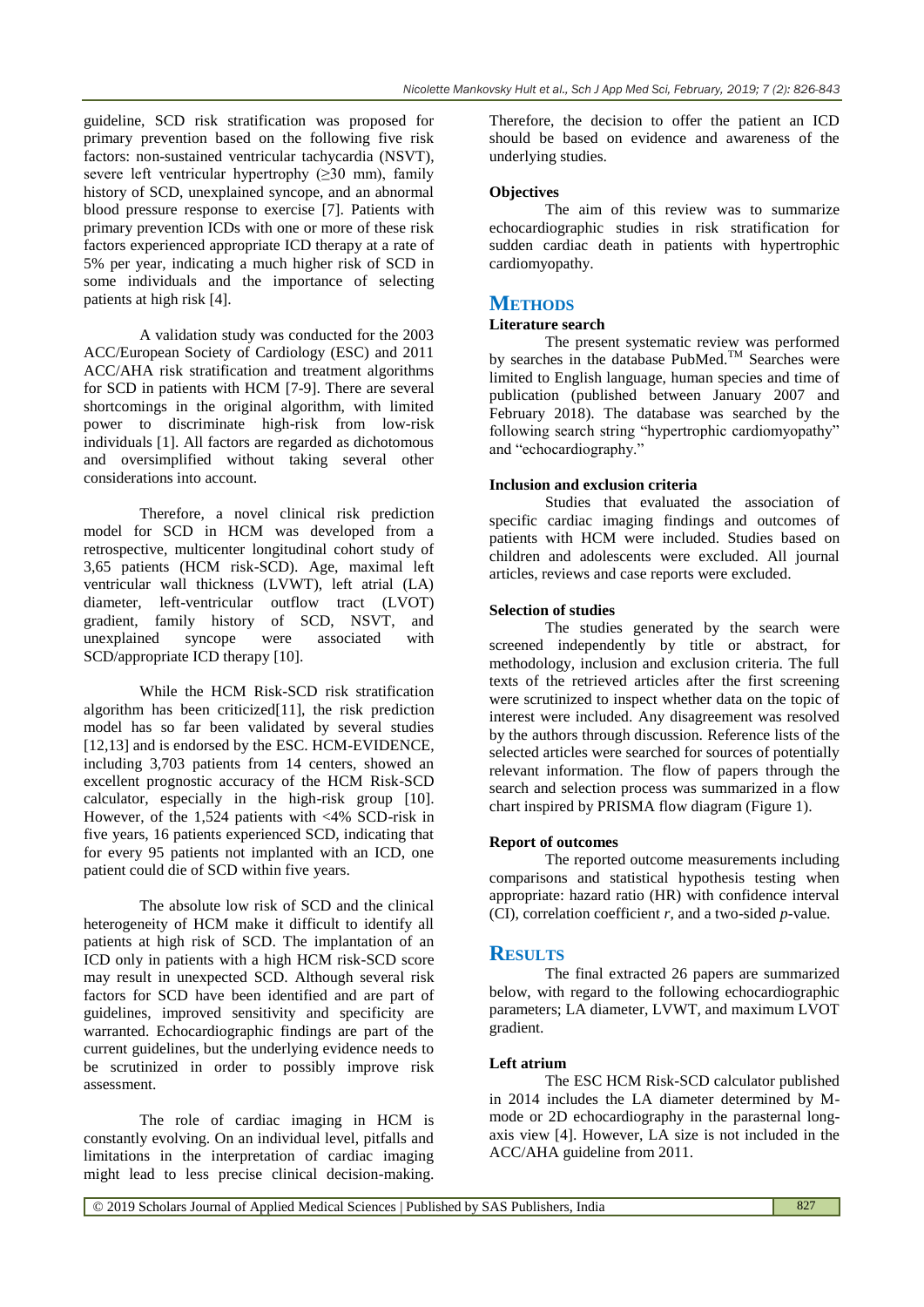#### **Assessing LA size by diameter**

In our search, we found four studies that measured the LA diameter when assessing LA size. Gimeno *et al*. [14] did a single-center prospective study on 1,380 HCM patients who underwent exercise testing. In a multivariable analysis, larger LA diameter  $(p =$ 0.03) and larger maximal LVWT ( $p = 0.009$ ) were associated with NSVT. Notably, NSVT was also associated with increased risk of SCD or resuscitated ventricular arrhythmia ( $p = 0.049$ ).

Finocchiaro *et al.* [15] also measured the LA diameter in a prospective study with 84 HCM patients and a median follow-up of 102 (53–187) months. Multivariable analysis revealed that heart failure and LA diameter were independent predictors of overall mortality or heart transplant, with a hazard ratio (HR) of 1.83 for every 1 mm increase of the LA diameter: (95% CI 1.16–2.89,  $p = 0.009$ ).

Kubo *et al*. [16] compared two different subgroups in 80 patients with apical HCM. The two apical subgroups were defined according to morphologic patterns. The "pure-apical" form had hypertrophy  $(≥15 \text{ mm})$  confined to the LV apex below the papillary muscle level. The "distal-dominant" form, on the other hand, had apical hypertrophy extended to the interventricular septum without basal septal hypertrophy. The study found that the distal dominant subtype had a significantly larger LA diameter (43 mm vs.  $39 \text{ mm}$ ;  $p = 0.003$ ). The event-free rate of cardiovascular events in patients with the distaldominant form was significantly worse (log-rank  $p =$ 0.012) than that in patients with the pure-apical form (the mean follow-up period in the pure-apical and distal-dominant groups was  $5.4 \pm 5.1$  and  $4.3 \pm 4.9$  years, respectively). Cardiovascular events were defined as SCD (including resuscitated cardiac arrest), heart failure related death, stroke related death and major morbid events (including hospitalization for heart failure, stroke, and sustained VT). This study only included patients with apical HCM and compared the subgroups with each other, which limits the possibility to apply these findings to HCM patients in general.

On the contrary, Correia *et al*.[17] found no association between LA diameter and the prevalence of NSVT on Holter-monitoring in a cohort of 32 HCM patients.

#### **Assessing LA size by volume**

In four studies [18-21] LA size was assessed through measuring LA volume instead of LA diameter. All of these studies found an association between LA volume and outcome.

Choi *et al*. [18] also studied different subtypes in patients with apical HCM, but assessed LA size by measuring volume instead of diameter. HCM patients (n=182) were divided into three apical subtypes

according to patterns of hypertrophy: *pure focal* (n=81) with hypertrophy confined to one or two apical segments, *pure diffuse* (n=70) with hypertrophy in more than two apical segments, and *mixed type* (n=31) with hypertrophy coexistent of the interventricular septum not extending to basal segments.

The incidence of atrial fibrillation (AF) and LA volume corrected for body mass area (LAVi) was significantly different among subtypes. The *mixed type* had the highest incidence of AF and the highest LAVi, indicating that enlarged LA volume is associated with AF.

Moon *et al*. [19] examined a cohort of 454 patients with apical HCM. Multivariable analysis reported that LAVi was an independent predictor of major cardiovascular events, defined as unplanned hospitalization because of heart failure, stroke, or cardiovascular mortality, with a HR of 1.01 for each 1 mL/m<sup>2</sup> increase of LAVi (95% CI 1.00-1.03,  $p <$ 0.047).

Yang *et al.* [20] on the other hand, included 81 HCM patients without the apical form. The multivariable analysis showed that increased LAVi was an independent predictor of cardiovascular death and other cardiovascular events (5 SCD, 7 heart failure hospitalizations, and 5 strokes). An increase of 5 mL/m<sup>2</sup> in LAVi was associated with outcome, hazard ratio (HR) 1.28 (95% confidence interval [CI] 1.10-1.48, *p* < 0.01). LAVi > 39 mL/m<sup>2</sup> had a HR of 8.19 for cardiovascular events ( $p < 0.01$ ).

Hiemstra *et al.* [21] showed, in a prospective cohort study on 427 HCM patients, LAVi to be an independent predictor (multivariable analysis) of the combined end point of all-cause mortality, heart transplantation, aborted SCD, and appropriate ICD therapy (HR 4.27; 95% CI 2.35–7.74, *p* < 0.001).

#### **Assessing LA size both by diameter and volume**

Three studies[22-24] measured both LA diameter and volume. Two of these studies compared the two methods of assessing LV size and their association to outcome.

Candan *et al*. [22] divided 63 HCM patients into two groups: 17 with appropriate ICD therapy compared to 46 without appropriate ICD therapy. No significant differences were found in LA diameter, NSVT or LVOT gradient between groups. Interestingly, in patients with appropriate ICD therapy, a larger LAVi (*p* = 0.005) was observed. However, multivariable analysis did not determine LAVi to be a significant independent predictor of appropriate ICD therapy.

Tani *et al.* [23] examined 107 HCM patients (without LVOT obstruction and heart failure) and found that LAVi was significantly larger in patients with a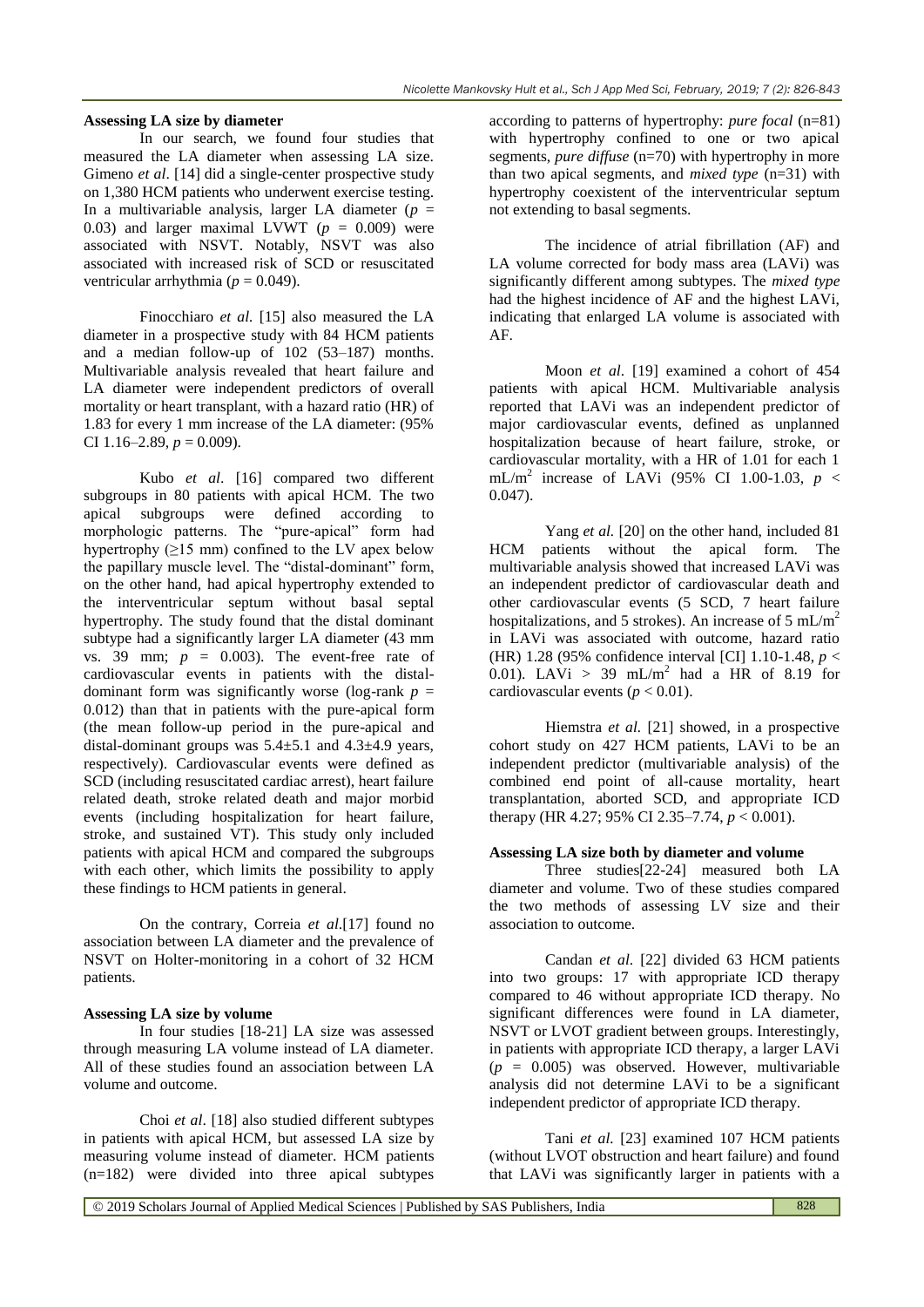cumulative endpoint of stroke, sudden death and congestive heart failure (n=24) than those without  $(LAVi: 40.1 \pm 15.4 \text{ vs. } 31.5 \pm 8.7 \text{ mL/mm}^2$ ,  $p = 0.0009$ ; maximum LA volume: 64.3±25.0 vs. 51.9±16.0 mL, *p*   $= 0.005$ ; minimum LA volume: 33.9 $\pm$ 15.1 vs. 26.2 $\pm$ 10.9 mL,  $p = 0.008$ ). Interestingly, there were no significant differences in the other echocardiographic parameters (LV dimension, interventricular septum, ejection fraction, E/A ratio, deceleration time). Moreover, there were no significant differences in LA diameter between the two groups, suggesting that measurement of the left atrial size by volume instead of diameter is a more sensitive method to measure LA size. The outcome group also had a significantly greater number of patients with severe mitral regurgitation, which could cause the greater LA volumes. In the outcome group there were more patients with hypertension and AF, which could confound interpretation.

Girasis *et al*. [24] also assessed LA size both by diameter and volume, comparing 30 HCM patients with paroxysmal AF to 25 HCM patients without known AF. Maximal LA volume and LAVi, was increased in the AF-group; however, the difference was not statistically significant (*p* = 0.07 and 0.09, respectively). The LA diameter, on the other hand, both in absolute measure and indexed to body surface area, was significantly increased in the AF-group ( $p = 0.001$ ) for both parameters). Furthermore, the peak strain rate of the LA lateral wall was significantly decreased in the reservoir phase in the AF-group.

#### **Left atrial appendage**

Yakar *et al.* [25] studied the function of the left atrium appendage (LAA) and the prevalence of LAAthrombus in 62 HCM patients with sinus rhythm, normal LV ejection fraction and without episodes of AF. Transesophageal echocardiography detected LAA thrombus formations in 8%. Compared to 53 age- and sex-matched controls, patients with HCM showed decreased LAA function (depressed Doppler tissue imaging emptying and filling velocities of the LAA wall and the velocities of LAA flow). The impairment was independent of age, LV mass, and the presence and degree of LV diastolic dysfunction and could predispose patients with HCM to thromboembolic events.

#### **Summary**

In total, 12 articles studied the left atrium in HCM patients. All studies except one studied LA size. All but one study showed an association between large LA size and poor outcome and/or higher risk of arrhythmia. The majority of the studies assessed LA size by measuring LA volume instead of LA diameter. One study compared the two methods and found that LA volume predicted outcome, whereas LA diameter did not. One study compared HCM patients with and without paroxysmal AF and found differences in both LA diameter and volume between the two groups,

however the difference in LAVi failed to reach significance. One study focused on the LAA and found a decreased LAA function in HCM patients, which could explain thrombus formation and a higher risk of thromboembolic events.

## **Left ventricular wall thickness**

LVWT is a known risk factor for SCD and is included in the HCM Risk-SCD calculator. LV mass is also associated with increased risk for SCD and other adverse cardiovascular events [26,27], Although it is not included as a risk factor in the HCM Risk-SCD calculator.

Three studies showed that LVWT was significantly increased in patients with NSVT. The optimal modality for LVWT assessment remains to be clarified. We found 10 studies comparing the use of echocardiography and cardiac magnetic resonance (CMR) imaging in the measurement of LVWT and LV mass.

## **LVWT associated with NSVT**

Gimeno *et al*. [14] studied 1,380 HCM patients with a mean follow-up of 54±49 months. All patients underwent exercise testing, 24-hour Holter monitoring and echocardiography. NSVT during exercise was associated with larger LA diameter (47.3 vs. 43.7 mm, *p*  = 0.03) and larger maximal LVWT (22.6 vs. 19.5 mm, *p*   $= 0.009$ ), according to multivariable analysis. Notably, exercise-induced NSVT was also independently associated with increased risk of SCD or resuscitated ventricular arrhythmia (HR 3.14; 95% CI 1.29–7.61, *p*   $= 0.01$ ).

Di Salvo *et al*. [28] compared 93 HCM patients with 30 patients with LV hypertrophy due to hypertension. In the HCM-group, 24 had at least one episode of NSVT on 24-hour Holter monitoring. LVWT was significantly increased in HCM patients with NSVT compared to HCM patients without NSVT (22±6 mm vs.  $19\pm5$  mm,  $p = 0.03$ ). LV mass was comparable between groups  $(125 \pm 21)$  g/m<sup>2</sup> vs.  $126 \pm 16$  g/m<sup>2</sup>, p = non-significant).

Correia *et al.* [17] compared 32 HCM patients with or without NSVT on Holter-monitoring. Patients with NSVT (n=9, 28 %) had higher maximal LVWT on echocardiography (23.6 mm vs. 19.4 mm,  $p = 0.027$ ).

#### **LVWT measured by echocardiography compared to CMR**

Corona-Villalobos *et al*. [29] studied 72 HCM (basal or mid-septal) patients of whom 47 underwent contrast echocardiography. Mean maximal interventricular septal WT was larger when measured by echocardiography compared to CMR: LVOT plane  $(1.1\pm3.4 \text{ mm}, p = 0.009)$  and short axis plane  $(1.7\pm3.8 \text{ m})$ mm,  $p = 0.0003$ ). Increasing differences were seen with increasing hypertrophy. Instead, when contrast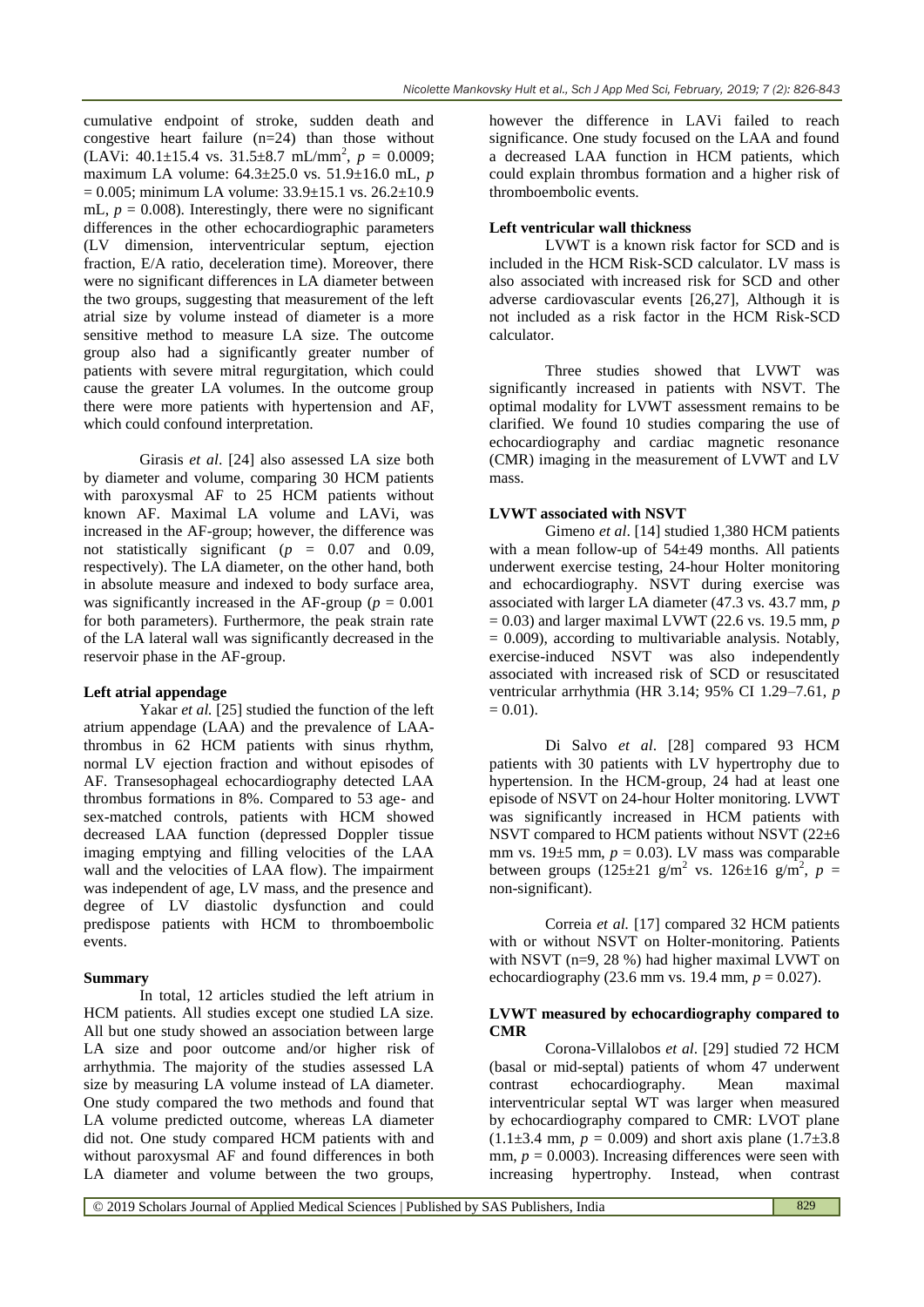echocardiography was used for these measurements, no differences were observed.

Bois *et al*. [30] performed a study on 618 HCM patients. The median difference of LVWT was 3.0 mm between echocardiography and CMR. Echocardiography either overestimated (25% of cases) or underestimated (63% of cases) LVWT compared to CMR. Mean difference in measured LVWT using echocardiography and CMR was greater in the group with massive HCM  $(> 30$  mm) than in the group with less wall thickness (*p* < 0.001). The fact that investigators were unblinded may have affected the interpretation.

Hindieh *et al*. [31] examined 195 HCM patients. Echocardiography underestimated (33%) or overestimated (60%) maximal LVWT in the majority of patients (93%) compared to CMR. Half of the patients had > 10% difference in measurements between modalities, and. interestingly, 16% had differences affecting the diagnostic (15 mm) or prognostic (30 mm) thresholds.

Phelan *et al*. [32] also found that CMR assessment of septal LVWT differed significantly from echocardiography and transesophageal echocardiography in 90 HCM patients, with lower measurements seen with CMR. Furthermore, the intraobserver variability was significantly lower with CMR vs. echocardiography in variability analysis, but no difference in inter-observer variability was seen between the techniques. There was significantly lower intra-observer variability with CMR vs. echocardiography ( $p < 0.01$  for both), but no difference in inter-observer variability.

Romano *et al*. [33] found in 39 HCM patients that maximal LVWT measured by echocardiography was correlated to that measured by CMR ( $r = 0.755$ ,  $p = 0.001$ ). Furthermore, there was a significant correlation between echocardiographically assessed LVWT and LV mass ( $r = 0.420$ ,  $p = 0.008$ ) as well as LV mass-index derived by CMR  $(r = 0.467, p =$ 0.003). However, a considerable number of patients (31%) had incomplete LV anatomic characterization by echocardiography due to difficult visualization of the LV apex and the anterolateral free wall.

Bicudo *et al*. [34] found in 20 HCM patients that there was an agreement between real time 3D echocardiography (RT3DE) and CMR ( $Rc = 0.90$ ; 95% CI 0.87-0.91) for determining linear measurements of LVWT, and between 2D echocardiography and CMR  $(Re = 0.85; 95\% \text{ CI } 0.82-0.88)$ . There was also an agreement between RT3DE and CMR for determining LV mass (Rc= 0.96; 95% CI 0.91-0.99) with a linear correlation (r = 0.97; 95% CI 0.91-0.99; *p*<0.0001). This would suggest that RT3DE is a superior method compared to 2D echocardiography. The good agreement

between RT3DE and CMR in measurements concerning LVWT and LV mass suggests that RT3DE might be an alternative to CMR, when CMR is contraindicated, too costly, or otherwise not available.

Chang *et al*. [35] also studied the correlation between LV mass measured by RT3DE and CMR, enrolling 69 HCM (46% apical) patients. The study showed a correlation between LV mass measured by RT3DE and CMR (r=0.86, *p<*0.0001). LV mass determined by M-mode and 2D echocardiography was less correlated with CMR ( $r = 0.48$ ,  $p = 0.01$ , and  $r =$  $0.71, p < 0.001$ ), respectively.

The study also showed that LV mass measured by RT3DE was more accurate in non-apical form. One limitation is the fact that two patients were excluded due to poor image quality on RT3DE, indicating that not everyone is suitable for echocardiographic examination due to poor acoustic windows and poor image quality.

Avegliano *et al*. [36] did a similar study on 48 HCM patients but with different subtypes of HCM; 25 nonobstructive septal hypertrophy, 15 obstructive septal hypertrophy, and 8 apical hypertrophy. The study found that LV mass obtained by RT3DE had a good concordance with CMR, provided high RT3DE image quality  $(n=20, 42%)$  and moderate image quality  $(n=15, 31\%)$ , with a high Lin's coefficient  $(0.76)$  and a correlation index of 0.78 with an upper limit of 23.4 g and a lower limit of 21.5 g. On the other hand, when echocardiographic image quality was poor (n=13, 27%), the correlation between LV mass by RT3DE and CMR was low with a low Lin's coefficient (0.043). The correlation between LV mass by M-mode and CMR was also poor  $(301\pm110)$  g by echocardiography vs. 187±49 g by CMR (Rc 0.17, *p* = 0.0002).

Valente *et al*. [37] compared echocardiography to CMR in 40 genopositive HCM patients without LV hypertrophy (LVWT 9.7 $\pm$ 1.8

mm). Diagnostic agreement between the two methods was seen in 36 of 40 patients without hypertrophy, although CMR measurements of LVWT were on average 19% lower than echocardiography. Nevertheless, in 4 of 40 patients CMR demonstrated mild hypertrophy (12.6–14 mm) that was not assessed by echocardiography.

#### **Summary**

Significant discrepancies between echocardiography and CMR were found in four [29- 32] of the six studies comparing LVWT measurements in HCM patients and in the two studies [35,36] comparing LV mass measured by echocardiography (M-mode) and CMR. Increasing differences were seen with increasing hypertrophy with lower LVWT measured by CMR. One study found discrepancies between echocardiography and CMR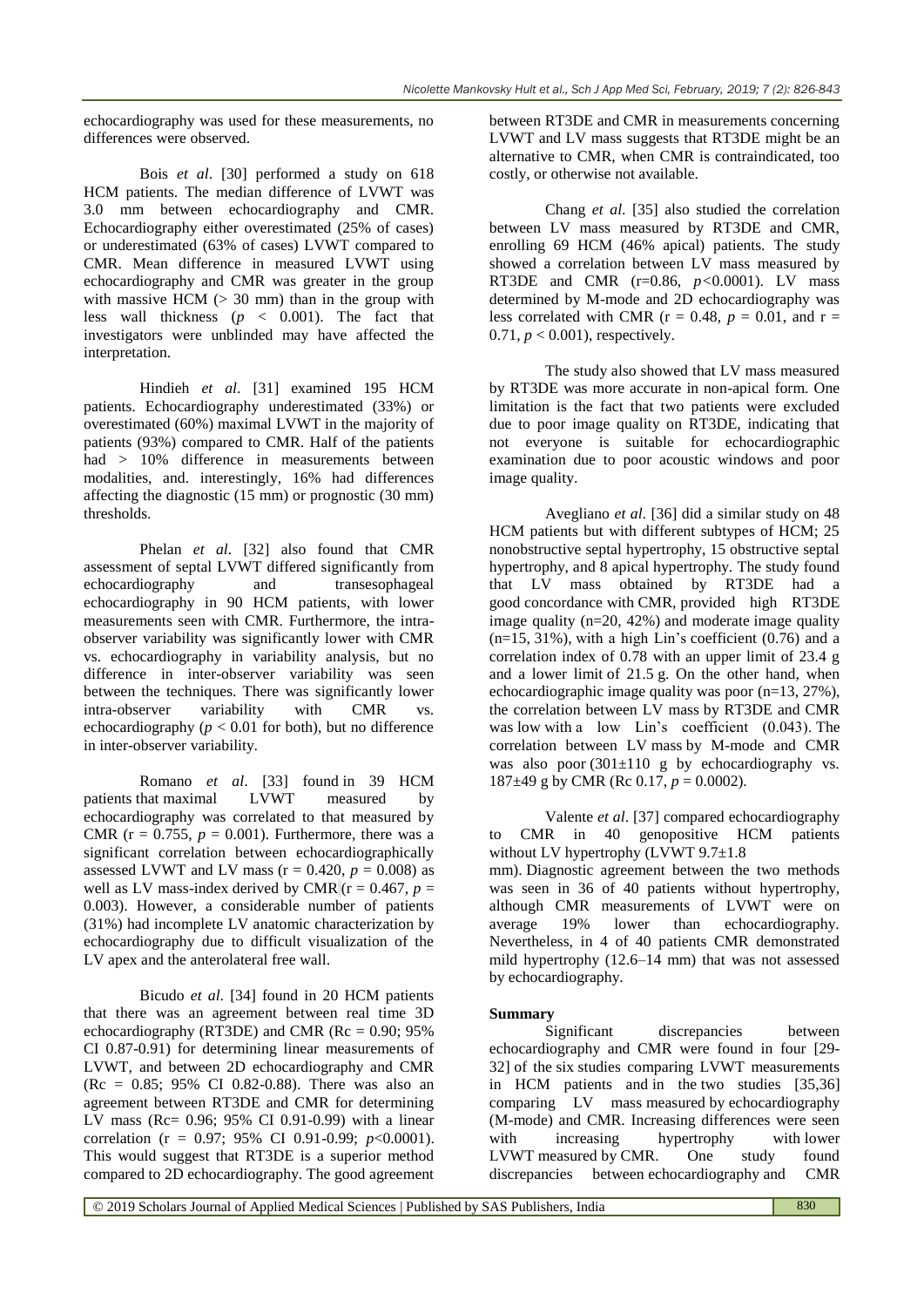when measuring LVWT on sarcomere carriers without echocardiographic hypertrophy [37]. In contrast, one study found a correlation [33] and one study found satisfactory agreement [34] between LVWT measured by echocardiography and CMR. Good correlation between RL3DE and CMR was also seen in one study comparing LVWT measurements [34], and 3 studies comparing LV mass measurements [34-36], but only when echocardiographic image quality was good to adequate.

### **Left ventricular outflow tract obstruction and exercise**

#### **Echocardiography**

Exercise echocardiography has mainly been used to measure a dynamic LVOT gradient and blood pressure response. The maximum LVOT gradient determined at rest and with Valsalva provocation using pulsed and continuous wave Doppler from the apical three and five chamber views are used in the HCM Risk-SCD calculator.

Finnochiaro *et al.* [15] identified in a multivariable analysis LVOT gradient > 30 mmHg at rest (hazard ratio [HR] 2.56; 95% CI 1.27-5.14, *p* = 0.009), and LVOT gradient  $> 30$  mmHg during stress (HR 4.96; 95% CI 1.81-13.61,  $p = 0.002$ ), to be independent predictors of outcome (septal reduction) in patients with latent obstruction.

Ciampi *et al*. [38] analyzed 706 HCM patients from six centers with a median follow-up of 49 months (first quartile, 26; third quartile 74) with the following cumulative outcome (n=180): all-cause mortality (n=40), heart transplantations, sustained VT, heart failure, and AF. New wall motion abnormality (NWMA) and impaired coronary flow velocity reserve (CFVR  $\leq$  2.0) was significantly related to outcome (NWMA relative risk [RR] 2.29, 95% CI 1.62–3.27 and CFVR reduction RR 5.09, 95% CI 2.66–9.73). Interestingly, clinical/ hemodynamic criteria (i.e. symptoms, exercise-induced hypotension, and exercise-induced LVOT obstruction) did not predict outcome (RR 0.97, 95% CI 0.97–1.28).

Peteiro *et al.* [39] studied 239 HCM patients with a median follow up of  $4.1 \pm 2.6$  years with regard to a composite endpoint  $(n=19)$  of cardiac death, cardiac transplantation, appropriate ICD therapy, cardiac transplant, stroke in the context of atrial fibrillation/flutter, myocardial infarction, sustained VT or hospitalization due to heart failure. All patients underwent echocardiography at rest and after treadmill exercise. NWMA were more frequent in patients who reached any endpoint (32% vs. 6%, *p*< 0.001). At multivariable analysis, LVWT (HR 1.13; 95% CI 1.05– 1.21,  $p = 0.002$ ) and resting wall motion score index (HR 21.6; 95% CI 2.38-196.1, *p* = 0.006) were

independent predictors whereas LVOT obstruction was not.

Peteiro *et al*. [40] did another study but on 148 HCM patients with the same endpoints as above and a follow-up of  $7.1 \pm 2.7$  years. Wall motion score index (WMSI) on exercise echocardiography was an independent multivariable predictor  $(HR = 404; CI 95\%)$ 12-13,681,  $p = 0.001$ ). There was no association between exercise LVOT gradient and wall motion abnormalities, or between LVOT gradient and the cumulative endpoint.

#### **Exercise capacity as a predictor of outcome**

Desai *et al*. [41] showed in 426 asymptomatic HCM patients that exercise capacity rather than LVOTgradient or blood pressure response predicted outcome (all-cause mortality, appropriate ICD therapy, aborted SCD or admission for heart failure). Exercise capacity was defined as the achieved percentage of predicted metabolic equivalent of tasks (METs) according to the Veterans Affairs cohort formula for men (predicted  $METs = 19 - [0.15 x age]$  and for women the St. James Take Heart Project formula (predicted MET<sub>s</sub> =  $14.7 -$ [0.13 x age]). The mean follow-up was  $8.7\pm3$  years. The event rate was 1% in patients achieving >100% of predicted METs compared to 12% in patients achieving <85 % of predicted METs.

#### **Summary**

The search generated one study [15] that identified LVOT gradient > 30 mmHg to be an independent predictor of outcome in multivariable analysis. However, the endpoint was clinical deterioration leading to septal reduction and not SCD. Interestingly, three studies [38-40] found that NWMA and WMSI were predictors of poor outcome, but LVOT obstruction was not. Another study [41] showed that exercise capacity predicted outcome, whereas LVOT gradient did not. This indicates that NWMA rather than LVOT obstruction used in the HCM Risk-SCD Calculator could be a predictor of SCD.

#### **DISCUSSION**

The ESC HCM Risk-SCD calculator includes three echocardiographic parameters; LA diameter, maximum left ventricular wall thickness, and maximum left ventricular outflow gradient.

The ESC HCM Risk-SCD calculator recommends assessing LA size by measuring the LA diameter determined by M-mode or 2D echocardiography in the parasternal long-axis view [10]. However, to be able to derive volume from diameter, one must assume that the LA is spherical in shape, which may not always be the case. Furthermore, when the LA enlarges, it is often not an isotropic enlargement [42–44]. Several studies have shown that the diameter frequently does not represent an accurate estimation of LA size and have suggested that LA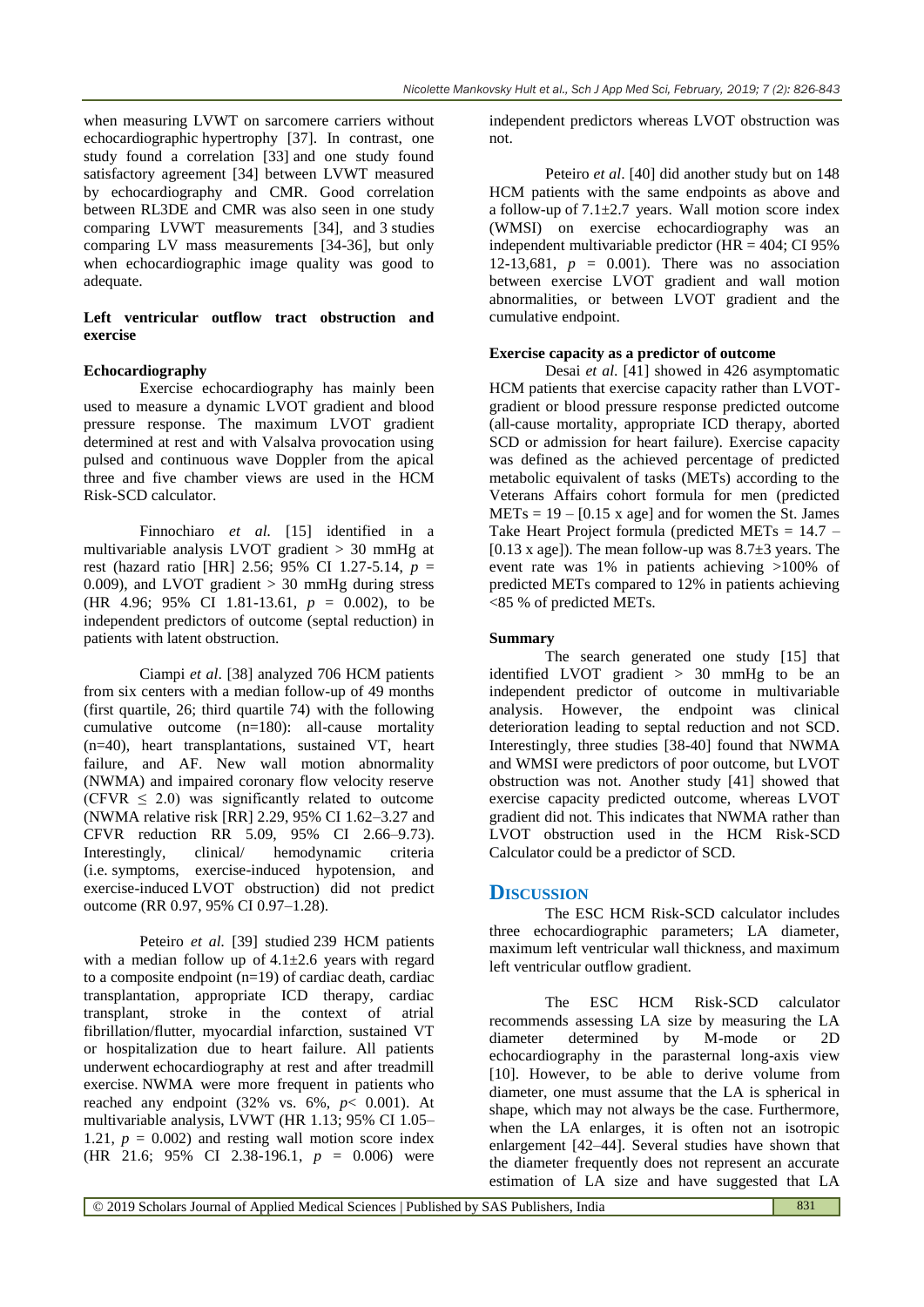volume should be used instead [42,45,46]. When it comes to assessing LA volume and remodeling in clinical practice, the American Society of Echocardiography and the European Association of Cardiovascular Imaging recommend measurement of LA volume [47]. Based on these findings it might be advised to include LA volume instead of LA diameter in upcoming guidelines.

While CMR is generally considered the "gold standard" in evaluating LV geometry, its routine use in clinical practice is limited because it is expensive and not widely available. Echocardiography is a simple, repeatable, and inexpensive tool often used for LV assessment, including LVWT. However, several studies have shown large discrepancies in LVWT measurements obtained by echocardiography compared to CMR. This is of clinical importance as they affect diagnostic thresholds and prognosis. CMR may provide the more accurate assessment of LVWT measurements and help to reduce misclassification when assessing risk according to the HCM Risk-SCD calculator.

On the other hand, RT3DE is rapidly gaining appreciation as a tool to measure LVWT and LV mass, and several studies have proved it superior to 2D echocardiography. It is suggested that in HCM patients, an asymmetric LV morphology contributes to the inaccuracies of 2D echocardiography LV mass estimations compared to CMR[35]. RT3DE resolves the asymmetry and thus the discrepancies are smaller between RT3DE and CMR. However, the method is limited to images of high or adequate quality.

Echocardiography has been the standard modality assessing LVWT. Even so, echocardiography is highly user dependent, and small measurement errors may influence the risk score and possibly impact the clinical decision about the use of an ICD. In some patients, poor acoustic windows make it difficult to obtain accurate LVWT values. CMR has a superb spatial resolution and may complement echocardiography for these patients.

Even though recent studies indicate that RT3DE and CMR might be more accurate and should

be considered when LVWT measurements affect diagnostic thresholds and prognosis, it is important to note that current diagnostic and prognostic values are based on studies that used echocardiography. Because of discrepancies in measurements between modalities, new reference values need to be established for RT3DE and CMR.

LVOT obstruction was not a predictor of outcome in our review. The LVOT-obstruction gradient is highly dynamic depending on several physiologic parameters [48]. Recent studies indicate that predictors of outcome are new wall motion abnormalities, wall motion score index, and exercise capacity.

#### **Limitations**

HCM is characterized by its heterogeneity. The disease manifestation includes diverse phenotypic expressions. Typically, studies only account for predictors at baseline and the longitudinal modifiers are unknown. In addition, there is significant ethnic diversity, i.e. the apical form is more prevalent in Asian populations. This might limit generalization to the Western population, where asymmetric septal hypertrophy is more common.

Several of the studies are subject to statistical error, due to small sample size. Furthermore, follow-up durations varied widely among the studies and most HCM patients live a long time with the condition.

The endpoints differ between studies and often include composite endpoints. That implies that the associations with SCD are not necessarily proven. Often appropriate ICD therapy is used as a surrogate for SCD, however not all aborted arrhythmias would have led to SCD as many ventricular arrhythmias are selfterminated [49].

Based on the lack of uniform predictors and outcome measurements, a meta-analysis seems impossible. Future large studies with prospective outcome measurements are warranted. Ongoing initiatives with large registries would be helpful.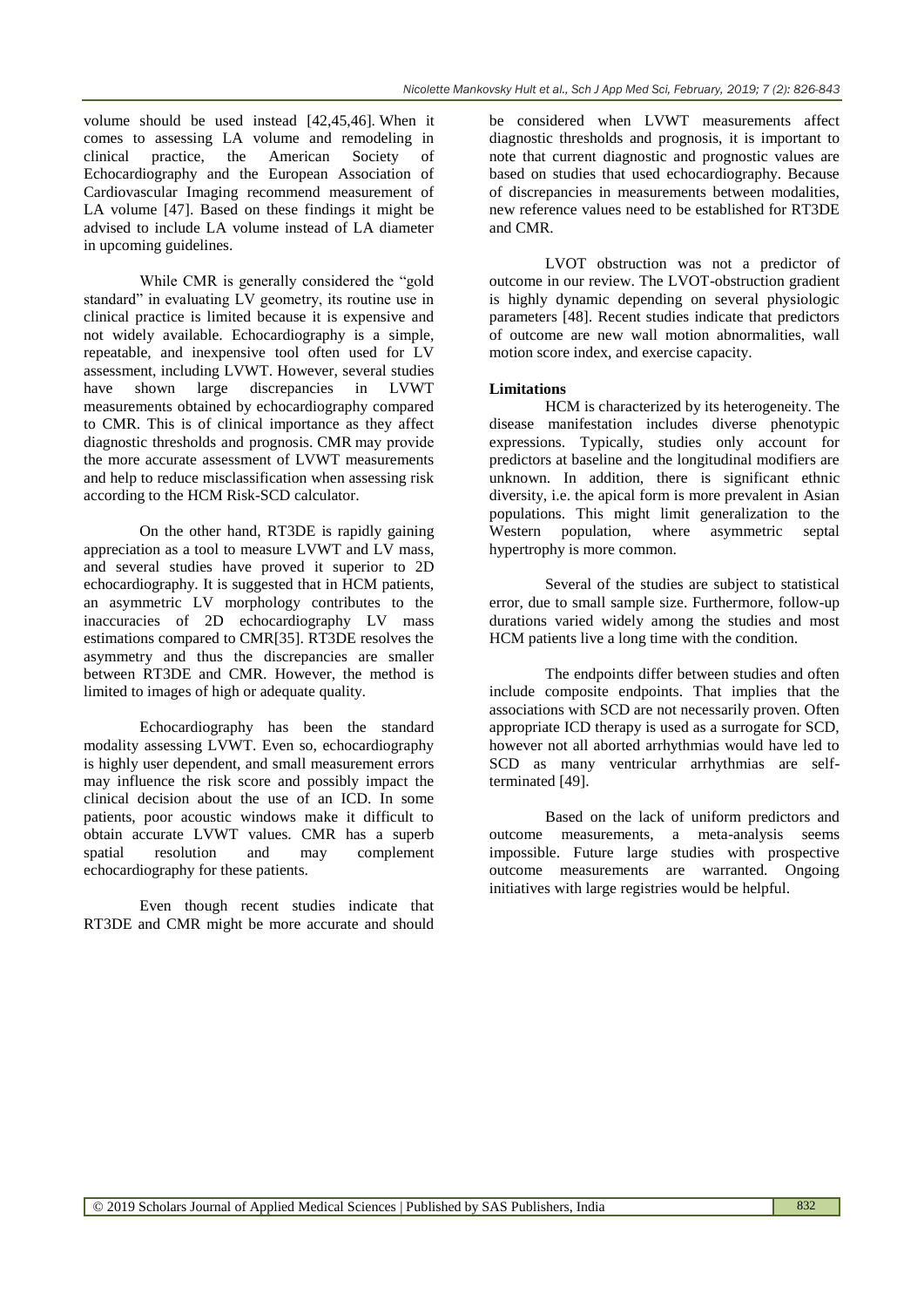

**Fig-1: PRISMA search flow diagram**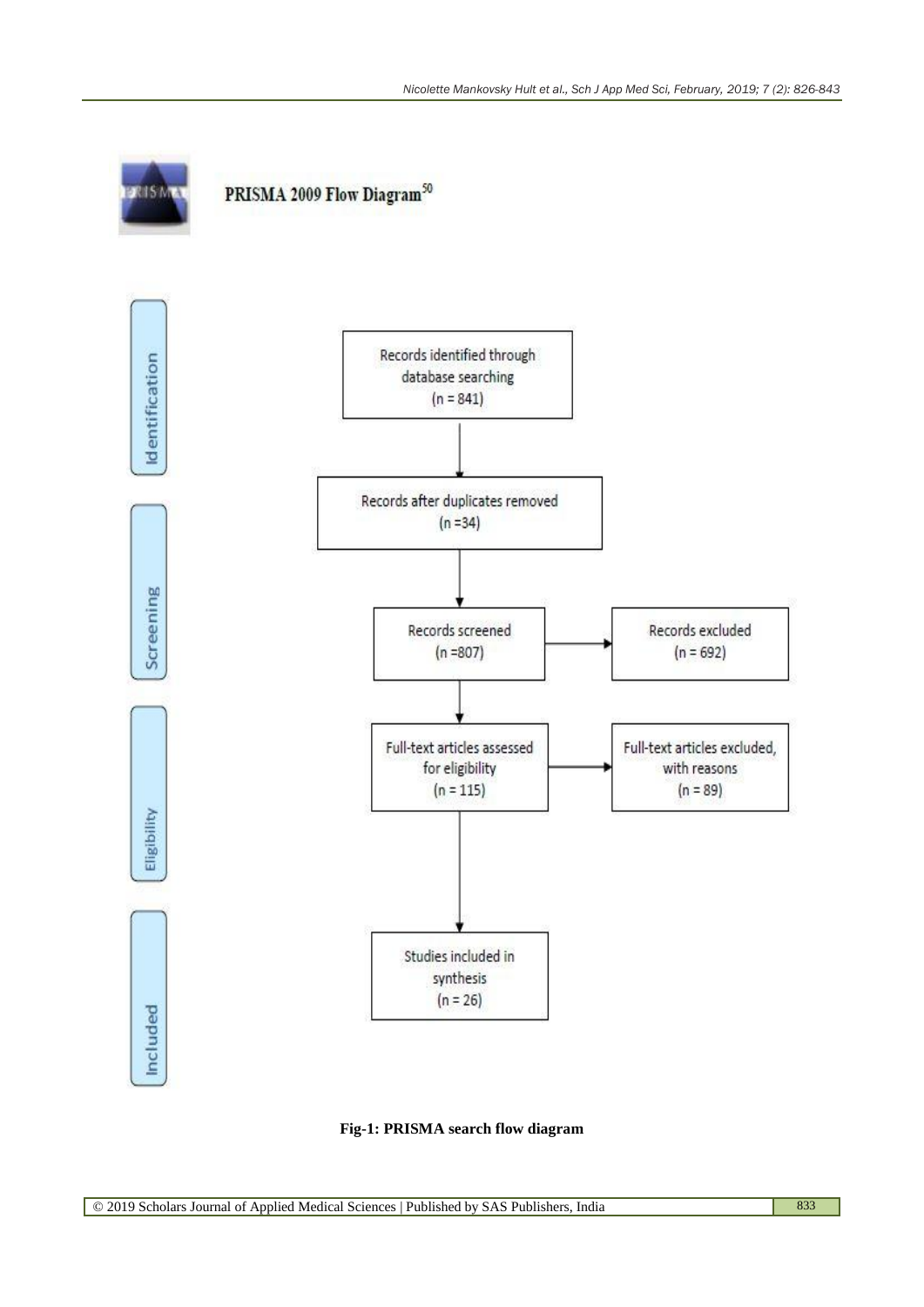- Follow-up durations varied widely among the studies and most HCM patients live a long time with the condition.
- The endpoints differ between studies and often include composite endpoints.
- Based on the lack of uniform predictors and outcome measurements, a formal meta-analysis seems impossible.

#### **Acknowledgements**

The authors acknowledge editing by Jo Ann LeQuang of LeQ Medical who reviewed the manuscript for American English use.

#### **Funding**

Selanders stiftelse funded this research project.

#### **Author contributions**

Nicolette Mankovsky Hult: data collection, data analysis, major writing of the manuscript. Jonny Nordström: design, data analysis, critical revision, project co-management

Peter Magnusson: project idea, design, data analysis, writing of the manuscript, project management all authors approved the manuscript for submission.

#### **Conflicts of interest**

Peter Magnusson: speakers fee/grant from Abbott, Bayer, Boehringer Ingelheim, Novo Nordisk, and Pfizer.

| First<br>Author                  | Publ<br>year | Title                                                                                                                                                                                                        | Setting       | Study type  | Study<br>population                                 | Key findings                                                                                                                                                                                                                                                                                                                                                 |
|----------------------------------|--------------|--------------------------------------------------------------------------------------------------------------------------------------------------------------------------------------------------------------|---------------|-------------|-----------------------------------------------------|--------------------------------------------------------------------------------------------------------------------------------------------------------------------------------------------------------------------------------------------------------------------------------------------------------------------------------------------------------------|
| Avegliano <sup>[14]</sup><br>36] | 2016         | Utility of Real Time<br>3D.<br>Echocardiography<br>for the Assessment<br>of Left Ventricular<br>Mass in Patients with<br>Hypertrophic<br>Cardiomyopathy:<br>Comparison with<br>Cardiac Magnetic<br>Resonance | Argentin<br>a | Prospective | 48 HCM:<br>25<br><b>NOHCM</b><br>15 OHCM<br>8 ApHCM | LVM obtained by RT3DE<br>had a high correlation with<br>LVM measured by CMR,<br>but only when the quality of<br>the echocardiographic<br>images was high or<br>adequate. When<br>echocardiographic image<br>quality was low, the<br>correlation between LVM<br>by RT3DE and CMR was<br>poor. There was poor<br>correlation between LVM<br>by M-mode and CMR. |

#### **Table-1: Studies included in review**

© 2019 Scholars Journal of Applied Medical Sciences | Published by SAS Publishers, India 834

# **CONCLUSION**

According to recent studies, LA size should be assessed by volume instead of diameter on echocardiography. Compared to echocardiography, CMR and RT3DE might be more accurate methods to evaluate LVWT. LVOT obstruction as a predictor of outcome is questionable.

## **Strengths and limitations of this study**

- The hypertrophic cardiomyopathy (HCM) disease manifestation includes diverse phenotypic expressions. Typically, studies only account for predictors at baseline and the longitudinal modifiers are unknown.
- Several of the studies are subject to statistical error, due to small sample size.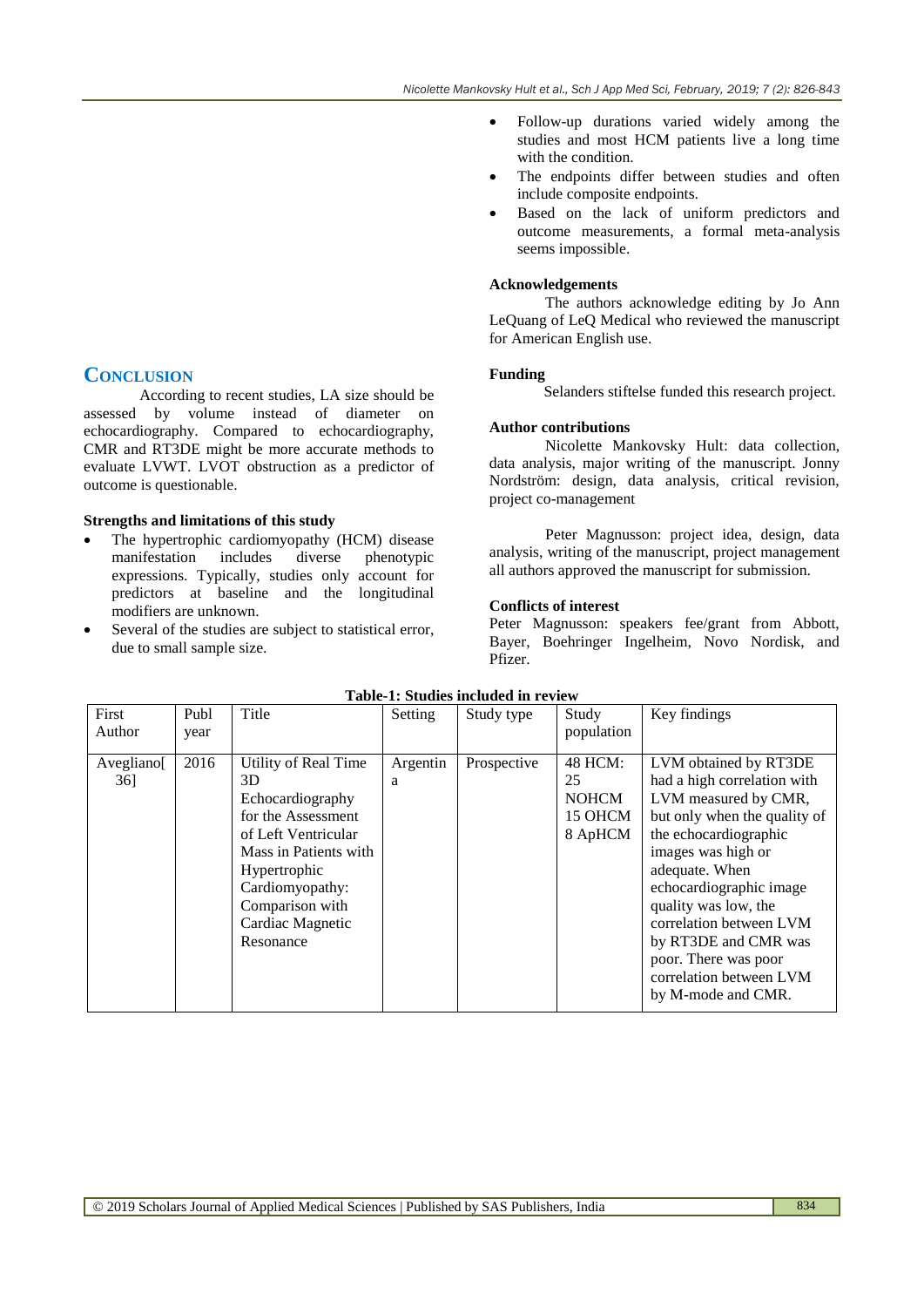| Bicudo[34]       | 2008 | Value of Real Time<br>Three-Dimensional<br>Echocardiography in<br>Patients with<br>Hypertrophic<br>Cardiomyopathy:<br>Comparison with<br>Two-Dimensional<br>Echocardiography<br>and Magnetic<br><b>Resonance Imaging</b>             | <b>Brazil</b> | Prospective       | 20 HCM                                                       | Excellent agreement<br>between RT3DE and CMR<br>for linear measurements of<br>LVWT (( $Rc = 0.90$ ; 95% CI<br>$0.87 - 0.91$ ) and LVM (Rc=<br>0.96; 95% CI 0.91-0.99).<br>Satisfactory agreement<br>between echocardiography<br>and CMR ( $Rc = 0.85$ ; 95%<br>CI 0.82-0.88).          |
|------------------|------|--------------------------------------------------------------------------------------------------------------------------------------------------------------------------------------------------------------------------------------|---------------|-------------------|--------------------------------------------------------------|----------------------------------------------------------------------------------------------------------------------------------------------------------------------------------------------------------------------------------------------------------------------------------------|
| <b>Bois</b> [30] | 2017 | Comparison<br>of Maximal Wall Thi<br>ckness in<br>Hypertrophic<br>Cardiomyopathy<br>Differs Between<br><b>Magnetic Resonance</b><br>Imaging and<br>Transthoracic<br>Echocardiography                                                 | <b>USA</b>    | Retrospectiv<br>e | <b>618 HCM</b>                                               | Discrepancy between the<br>techniques for maximal<br>reported LVWT assessment.<br>Mean difference in<br>measured LVWT using<br>echocardiography and CMR<br>was greater in the group<br>with massive HCM $(>30$<br>mm) than the group with<br>less wall thickness ( $p <$<br>$0.001$ ). |
| Candan<br>$[22]$ | 2017 | Mechanical<br>dispersion and global<br>longitudinal strain by<br>speckle tracking<br>echocardiography:<br>Predictors of<br>appropriate<br>implantable<br>cardioverter<br>defibrillator therapy<br>in hypertrophic<br>cardiomyopathy. | Turkey        | Case control      | 63 HCM<br>with ICD<br>$(17 \text{ with}$<br>ICD-<br>therapy) | Median follow- up period of<br>3 years $(21.5\pm6.9 \text{ months}).$<br>High SCD-risk score, longer<br>mechanical dispersion,<br>lower GLPS and LAVi ( $p =$<br>0.005) was associated with<br>poor outcome.                                                                           |
| Chang[35]        | 2013 | Assessment of left ve<br>ntricular mass in hyp<br>ertrophic<br>cardiomyopathy by r<br>eal-time three-<br>dimensional<br>echocardiography<br>using single-beat<br>capture image                                                       | Korea         | Prospective       | 69 HCM                                                       | RT3DE measurement of<br>LVM more accurate<br>$(r=0.86, p=0.0001)$ than<br>2D ( $r = 0.71$ , $p < 0.001$ ) or<br>M-mode ( $r = 0.48$ , $p = 0.01$ )<br>when compared to CMR.                                                                                                            |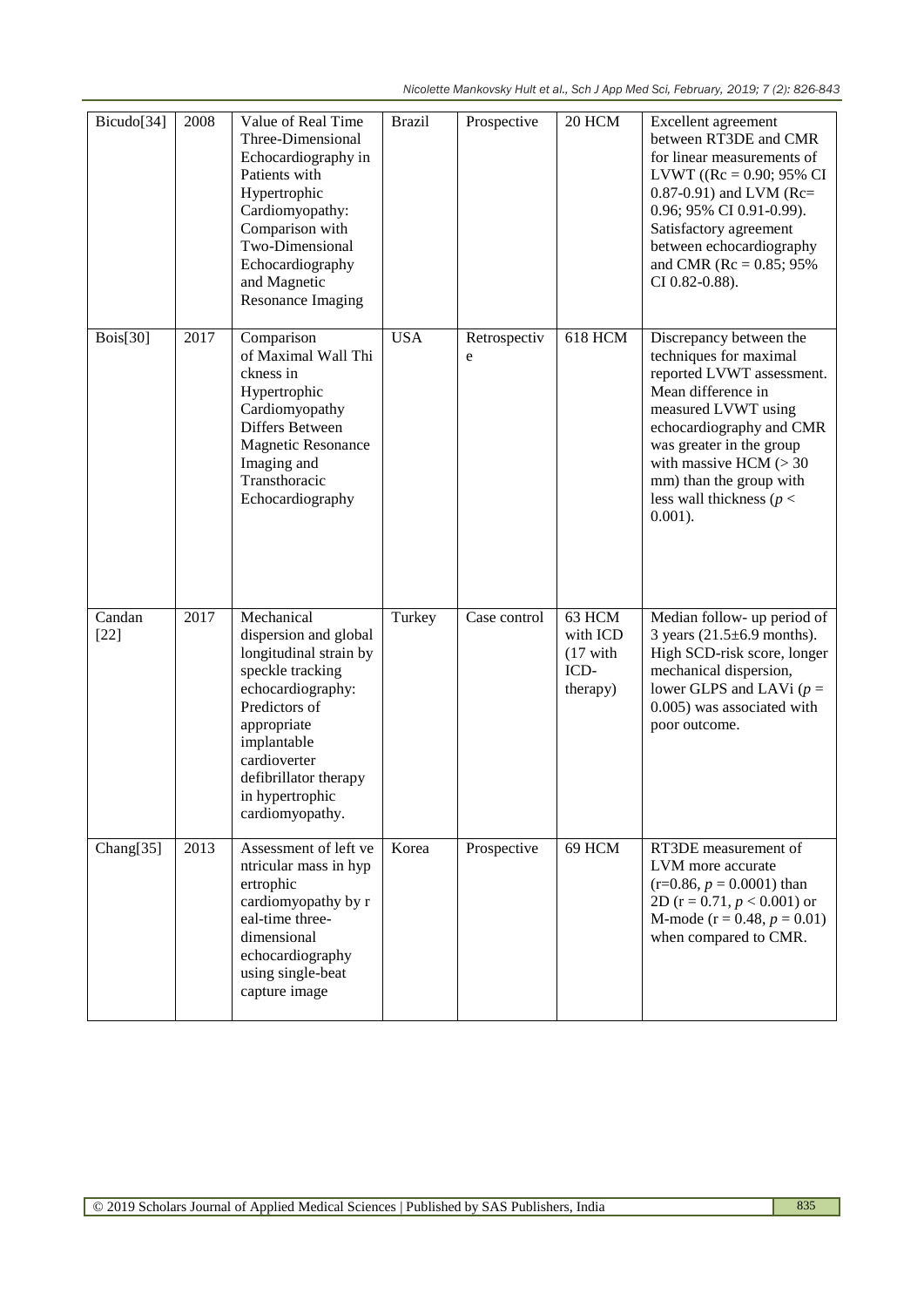| Choi[18]                        | 2008 | Phenotypic spectrum<br>and clinical characte<br>ristics of apical hype<br>rtrophic cardiomyop<br>athy: multicenter<br>echo-Doppler study.                                           | Korea                                                                              | Prospective       | 182<br>ApHCM                  | ApHCM 3 subtypes:<br>Incidence of atrial<br>fibrillation and LAVi were<br>significantly different<br>among subtypes. Peak<br>systolic and diastolic mitral<br>annular velocities were also<br>significantly different.                                                                                                                                                                                                            |
|---------------------------------|------|-------------------------------------------------------------------------------------------------------------------------------------------------------------------------------------|------------------------------------------------------------------------------------|-------------------|-------------------------------|-----------------------------------------------------------------------------------------------------------------------------------------------------------------------------------------------------------------------------------------------------------------------------------------------------------------------------------------------------------------------------------------------------------------------------------|
| Ciampi[38]                      | 2016 | Prognostic role of str<br>ess<br>echocardiography in<br>hypertrophic<br>cardiomyopathy:<br>The International Str<br>ess Echo Registry                                               | Internati<br>onal SE<br>data-<br>bank<br>(Italy,<br>Spain,<br>Portugal,<br>Serbia) | Retrospectiv<br>e | <b>706 HCM</b>                | Ischemia-related end-points<br>on exercise<br>echocardiography (CFVR<br>reduction (RR 5.09, 95% CI<br>2.66–9.73) and NWMA<br>(RR 2.29; 95% CI 1.62-<br>3.27)) showed greater<br>predictive accuracy than<br>hemodynamic endpoints<br>(RR 0.97, 95% CI 0.97-<br>1.28).                                                                                                                                                             |
| Corona-<br>Villalobos<br>$[29]$ | 2016 | Left ventricular wall<br>thickness in patients<br>with hypertrophic<br>cardiomyopathy: a<br>comparison between<br>cardiac<br>magnetic resonance i<br>maging and<br>echocardiography | <b>USA</b>                                                                         | Retrospectiv<br>e | 72 HCM,<br>52<br><b>CECHO</b> | Echocardiography measures<br>greater LVWT compared to<br>CMR (LVOT plane<br>$(1.1\pm3.4 \text{ mm}, p = 0.009)$<br>and short axis plane<br>$(1.7\pm3.8 \text{ mm}, p = 0.0003)$ ),<br>with the largest differences<br>in moderate to severe<br>hypertrophy (affecting the<br>diagnostic thresholds and<br>prognosis). Contrast<br>echocardiography more<br>closely approximates CMR<br>measurements of LVWT $(p)$<br>$< 0,001$ ). |
| Correia<br>$[17]$               | 2011 | Longitudinal left<br>ventricular strain in<br>hypertrophic<br>cardiomyopathy:<br>correlation with non-<br>sustained ventricular<br>tachycardia.                                     | Portugal                                                                           | Prospective       | 32 HCM                        | HCM patients with or<br>without NSVT on Holter-<br>monitoring were compared.<br>Patients with NSVT (n=9,<br>28%) had higher maximal<br>LVWT on<br>echocardiography (23.6 mm<br>vs. 19.4 mm, $p = 0.027$ ).<br>Mean follow-up of 22.3<br>months.                                                                                                                                                                                   |
| Desai [41]                      | 2014 | Exercise<br>echocardiography in<br>asymptomatic HCM:<br>exercise capacity,<br>and not LV outflow<br>tract gradient<br>predicts long-term<br>outcomes.                               | <b>USA</b>                                                                         | Case control      | <b>426 HCM</b>                | Mean follow up $8.7\pm3$<br>years. Exercise stress testing<br>provides risk stratification,<br>with a low event rate $(1\%)$<br>in patients achieving $>100\%$<br>of predicted METs<br>compared to 12 % in<br>patients achieving <85 %.<br>LVOT-gradient did not<br>predict outcome ( $p = 0.08$ ).                                                                                                                               |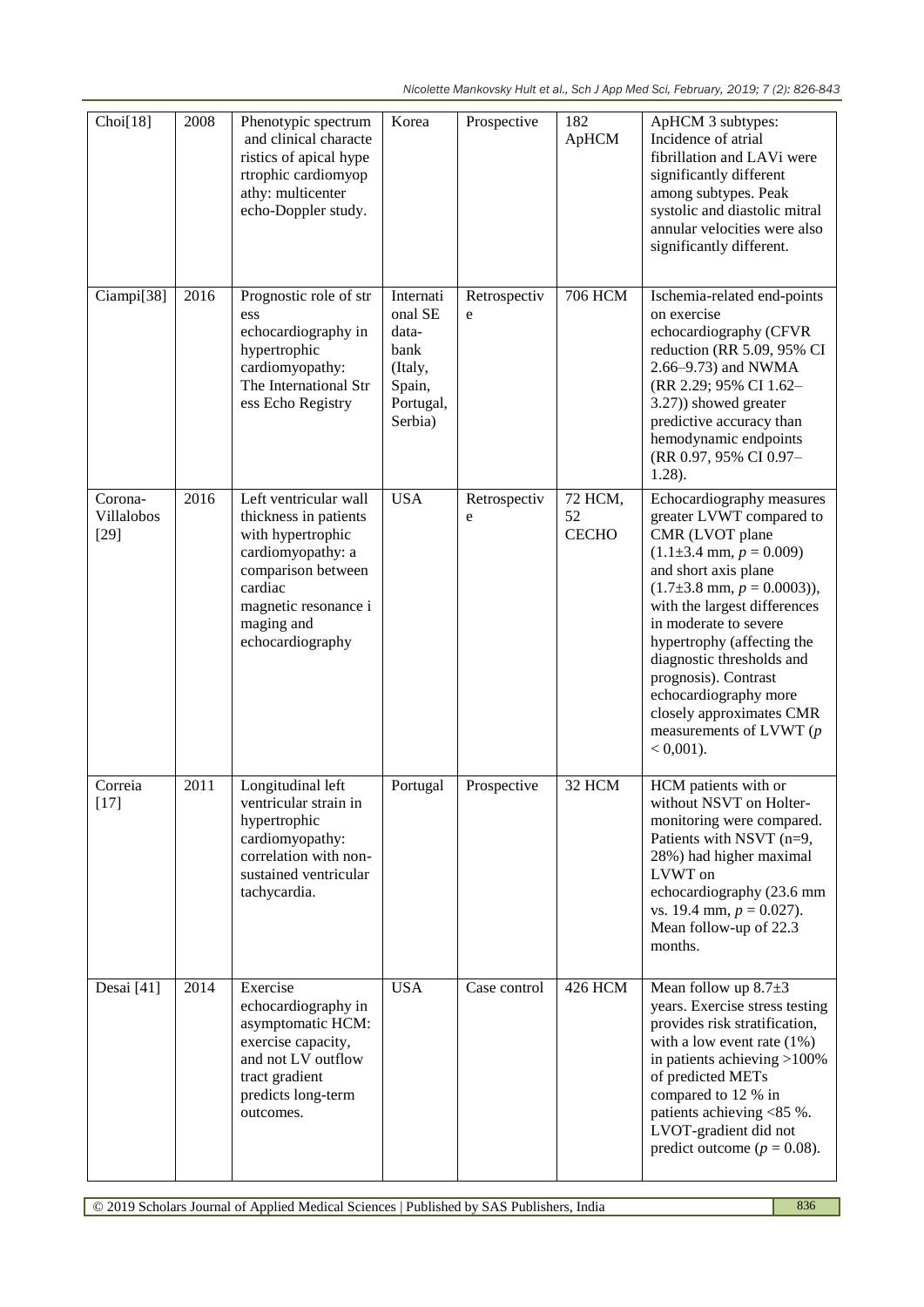*Nicolette Mankovsky Hult et al., Sch J App Med Sci, February, 2019; 7 (2): 826-843*

| Di Salvo<br>$[28]$  | 2010 | Non-sustained<br>ventricular<br>tachycardia in<br>hypertrophic<br>cardiomyopathy and<br>new ultrasonic<br>derived parameters                                                                                               | Italy           | Case control      | 93 HCM<br>30<br>controls<br>(with<br>hyper-<br>tension)    | LVWT was significantly<br>increased in patients with<br>NSVT compared to patients<br>without NSVT (22±6 mm<br>vs. $19\pm 5$ mm, $p = 0.03$ .<br>However, LVM was<br>comparable between the<br>groups.                                                                                                                                                                                                                                                         |
|---------------------|------|----------------------------------------------------------------------------------------------------------------------------------------------------------------------------------------------------------------------------|-----------------|-------------------|------------------------------------------------------------|---------------------------------------------------------------------------------------------------------------------------------------------------------------------------------------------------------------------------------------------------------------------------------------------------------------------------------------------------------------------------------------------------------------------------------------------------------------|
| Finocchiar<br>o[15] | 2012 | Prognostic role of<br>clinical presentation<br>in symptomatic<br>patients with<br>hypertrophic<br>cardiomyopathy                                                                                                           | Italy           | Prospective       | 84 HCM                                                     | Heart failure and left atrium<br>diameter at diagnosis<br>showed incremental<br>prognostic power compared<br>to echocardiographic<br>Doppler assessment of left<br>ventricular systolic and<br>diastolic dysfunction. HR)<br>of 1.83 for every 1 mm<br>increase of the LA diameter:<br>(95% CI 1.16–2.89, $p =$<br>$0.009$ ).                                                                                                                                 |
| Gimeno<br>$[14]$    | 2009 | Exercise-induced<br>ventricular<br>arrhythmias and risk<br>of sudden cardiac<br>death in patients with<br>hypertrophic<br>cardiomyopathy.                                                                                  | <b>UK</b>       | Prospective       | 1,380<br><b>HCM</b>                                        | Larger LA diameter ( $p =$<br>0.03) and larger maximal<br>LVWT ( $p = 0.009$ ) was<br>associated with NSVT.<br>NSVT was also associated<br>with increased risk of SCD<br>or resuscitated ventricular<br>arrhythmia ( $p = 0.049$ ).                                                                                                                                                                                                                           |
| Girasis<br>$[24]$   | 2013 | Patients with hypertr<br>ophic<br>cardiomyopathy at ri<br>sk for paroxysmal<br>atrial fibrillation:<br>advanced<br>echocardiographic<br>evaluation of the left<br>atrium combined<br>with non-invasive P-<br>wave analysis | Greece          | Retrospectiv<br>e | 30 HCM<br>PAF, (32<br>HCM-<br>controls,<br>25<br>controls) | Compared with HCM<br>controls, in HCM-PAF<br>patients, LA diameter was<br>significantly enlarged<br>(LADAP: 46.1+5.9 vs.<br>40.0+4.7 mm, P, 0.001),<br>peak strain rate of the LA<br>lateral wall in the reservoir<br>phase was significantly<br>decreased (LAT peak SR-S:<br>$1.93+0.51$ vs. $2.55+0.83$<br>s21, $p = 0.01$ ), and P-wave<br>duration in the Z-lead was<br>significantly prolonged (P-<br>durZ: 106.9+24.6 vs.<br>$86.2+14.3$ ms, P, 0.001). |
| Hiemstra<br>$[21]$  | 2017 | Global Longitudinal<br>Strain and Left Atrial<br>Volume Index<br>Provide Incremental<br>Prognostic Value in<br>Patients With<br>Hypertrophic<br>Cardiomyopathy.                                                            | Netherla<br>nds | Prospective       | <b>427 HCM</b>                                             | Multivariate analysis<br>revealed LAVi to be an<br>independent risk factor for<br>adverse outcome. (HR 4.27;<br>95% CI 2.35-7.74, $p <$<br>$0.001$ ).                                                                                                                                                                                                                                                                                                         |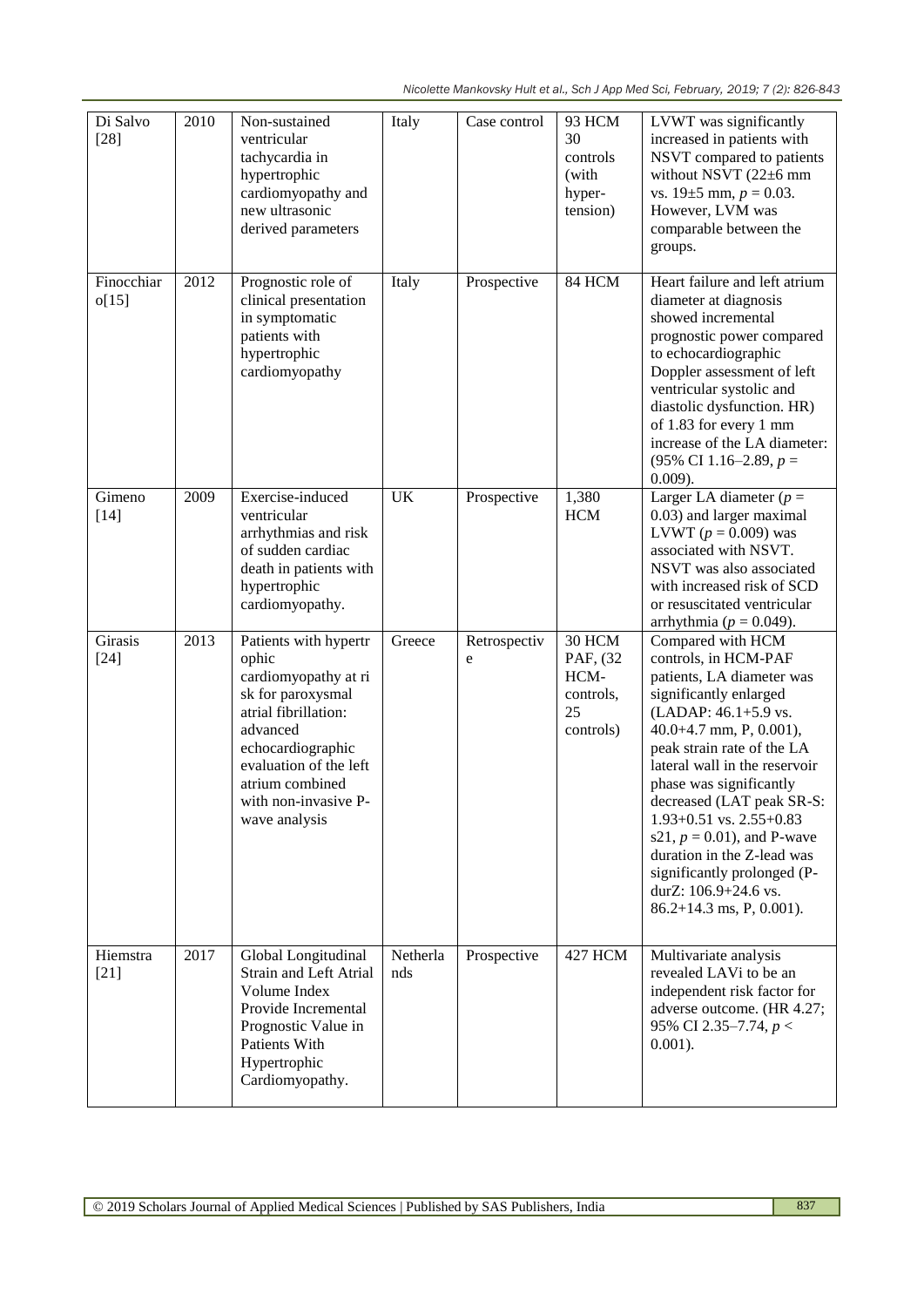| Hindieh<br>$[31]$ | 2017 | Discrepant Measure<br>ments of Maximal L<br>eft Ventricular Wall<br>Thickness Between<br>Cardiac Magnetic<br>Resonance Imaging<br>and<br>Echocardiography in<br>Patients With<br>Hypertrophic<br>Cardiomyopathy | Canada | Retrospectiv<br>e | 195 HCM                               | In 31 (15.9%) patients,<br>measurement discrepancy<br>occurred at diagnostic (15<br>mm) or prognostic (30 mm)<br>cut-offs. Half of the patients<br>had $> 10\%$ difference in<br>measurements between<br>modalities.                                                                                                                                                            |
|-------------------|------|-----------------------------------------------------------------------------------------------------------------------------------------------------------------------------------------------------------------|--------|-------------------|---------------------------------------|---------------------------------------------------------------------------------------------------------------------------------------------------------------------------------------------------------------------------------------------------------------------------------------------------------------------------------------------------------------------------------|
| Kubo<br>$[16]$    | 2009 | Clinical profiles of h<br>ypertrophic cardiom<br>yopathy<br>with apical phenotyp<br>e--comparison of<br>pure-apical form and<br>distal-dominant form                                                            | Japan  | Retrospectiv<br>e | 80<br>apHCM:5<br>1 pure, 29<br>distal | Follow-up period in the<br>pure-apical and distal-<br>dominant groups was<br>5.4 $\pm$ 5.1 and 4.3 $\pm$ 4.9 years<br>respectively. Distal<br>dominant group was more<br>symptomatic, had larger LA<br>diameter (43 mm vs. 39<br>mm; $p = 0.003$ ) and more<br>events (log-rank $p = 0.012$ )<br>compared to pure apical<br>form.                                               |
| Moon[19]          | 2011 | Clinical and<br>echocardiographic pr<br>edictors of outcomes<br>in patients<br>with apical hypertrop<br>hic cardiomyopathy                                                                                      | Korea  | Prospective       | 454<br>ApHCM                          | The clinical outcomes of<br>patients with apical HCM<br>were less benign in older<br>patients and in those with<br>hypertension or diabetes. In<br>addition, LAVi, Sa velocity,<br>and E/Ea ratio were<br>predictors of a poor<br>prognosis in patients with<br>apical HCM. HR of 1.01 for<br>each 1 ml/m <sup>2</sup> increase of<br>LAVi (95% CI 1.00-1.03, p<br>$< 0.047$ ). |
| Peteiro<br>$[39]$ | 2012 | Prognostic Value of<br>Exercise<br>Echocardiography in<br>Patients with<br>Hypertrophic<br>Cardiomyopathy                                                                                                       | Spain  | Prospective       | 239 HCM                               | LVWT ( $p = 0.002$ ) and<br>resting WMSi ( $p = 0.006$ )<br>were independent predictors<br>of hard events. LVOT<br>obstruction was not<br>associated with either<br>endpoint.                                                                                                                                                                                                   |
| Peteiro<br>$[40]$ | 2015 | Exercise echocardiog<br>raphy and cardiac<br>magnetic resonance<br>imaging<br>to predict outcome in<br>patients with<br>hypertrophic<br>cardiomyopathy                                                          | Spain  | Prospective       | <b>148 HCM</b>                        | Follow-up of $7.1 \pm 2.7$ years.<br>Wall motion score index<br>(WMSi) on exercise<br>echocardiography was an<br>independent multivariable<br>predictor (HR = $404$ ; CI<br>95% 12-13,681, $p = 0.001$ ).<br>There was no association<br>between exercise LVOT<br>gradient and the cumulative<br>end-point.                                                                     |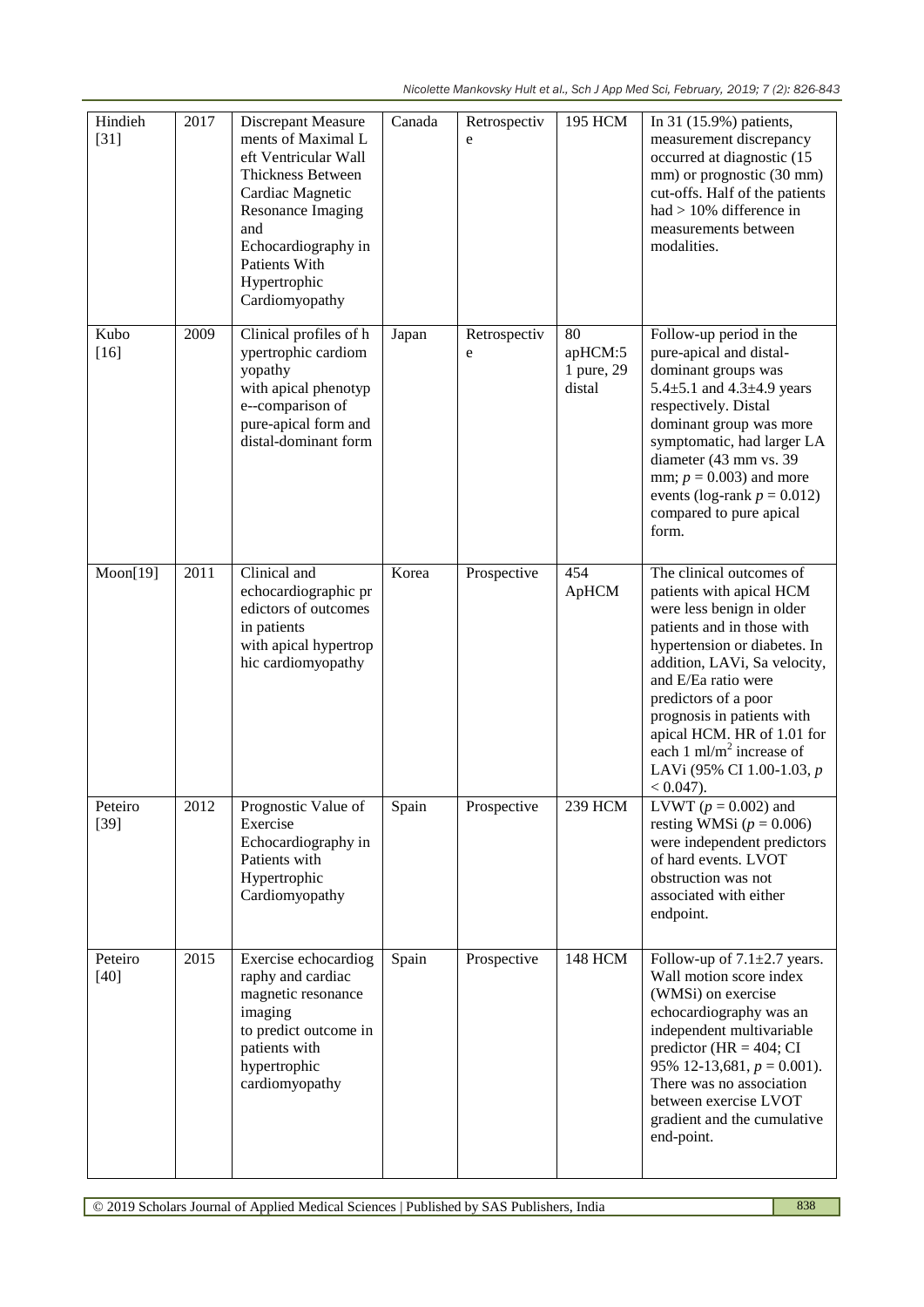| Phelan[16]                             | 2017 | Comparison of<br>Ventricular Septal<br>Measurements in<br>Hypertrophic<br>Cardiomyopathy<br>Patients Who<br><b>Underwent Surgical</b><br><b>Myectomy Using</b><br>Multimodality<br>Imaging and<br>Implications for<br>Diagnosis and<br>Management. | <b>USA</b> | Prospective       | 90 HCM               | CMR assessment of septal<br>LVWT differed<br>significantly from<br>echocardiography (8 %) and<br>trans esophageal<br>echocardiography (13%),<br>with lower measurement<br>seen with CMR (both $p <$<br>$0.001$ ).                                                                                                                                                                                                                   |
|----------------------------------------|------|----------------------------------------------------------------------------------------------------------------------------------------------------------------------------------------------------------------------------------------------------|------------|-------------------|----------------------|-------------------------------------------------------------------------------------------------------------------------------------------------------------------------------------------------------------------------------------------------------------------------------------------------------------------------------------------------------------------------------------------------------------------------------------|
| Romano <sup>[3</sup><br>3 <sup>1</sup> | 2008 | Evaluation of the left<br>ventricular anatomy i<br>n hypertrophic cardio<br>myopathy: comparis<br>on between<br>echocardiography<br>and cardiac magnetic<br>resonance imaging.                                                                     | Italy      | Retrospectiv<br>e | 39 HCM               | Maximal LVWT on<br>echocardiography was<br>correlated to LVWT on<br>CMR ( $r = 0.755$ , $p = 0.001$ ).<br>There was a significant<br>correlation between<br>echocardiographically<br>assessed LVWT and<br>LV mass ( $r = 0.420$ , $p =$<br>0.008) as well as LV mass-<br>index derived by CMR $(r =$<br>$0.467, p = 0.003$ ).                                                                                                       |
| Tani[23]                               | 2011 | Left atrial volume<br>predicts adverse<br>cardiac and<br>cerebrovascular<br>events in patients<br>with hypertrophic<br>cardiomyopathy.                                                                                                             | Japan      | Prospective       | <b>102 HCM</b>       | Maximum LAV, minimum<br>LAV, and LAVi corrected<br>for body surface area were<br>significantly larger in HCM<br>patients that reached<br>endpoint compared to those<br>who did not. (LAVi:<br>$40.1 \pm 15.4$ vs. $31.5 \pm 8.7$<br>ml/mm <sup>2</sup> , $p = 0.0009$ ;<br>maximum LA volume:<br>64.3 $\pm$ 25.0 vs. 51.9 $\pm$ 16.0 ml,<br>$p = 0.005$ ; minimum LA<br>volume: 33.9±15.1 vs.<br>$26.2 \pm 10.9$ ml, $p = 0.008$ ). |
| Valente<br>$[37]$                      | 2013 | Comparison of<br>echocardiographic<br>and cardiac magnetic<br>resonance imaging in<br>hypertrophic<br>cardiomyopathy<br>sarcomere mutation<br>carriers without left<br>ventricular<br>hypertrophy.                                                 | <b>USA</b> | Prospective       | 40 gene-<br>carriers | CMR identified mild<br>hypertrophy in 10% of<br>mutation carriers with<br>normal<br>echocardiographically<br>assessed wall thickness.                                                                                                                                                                                                                                                                                               |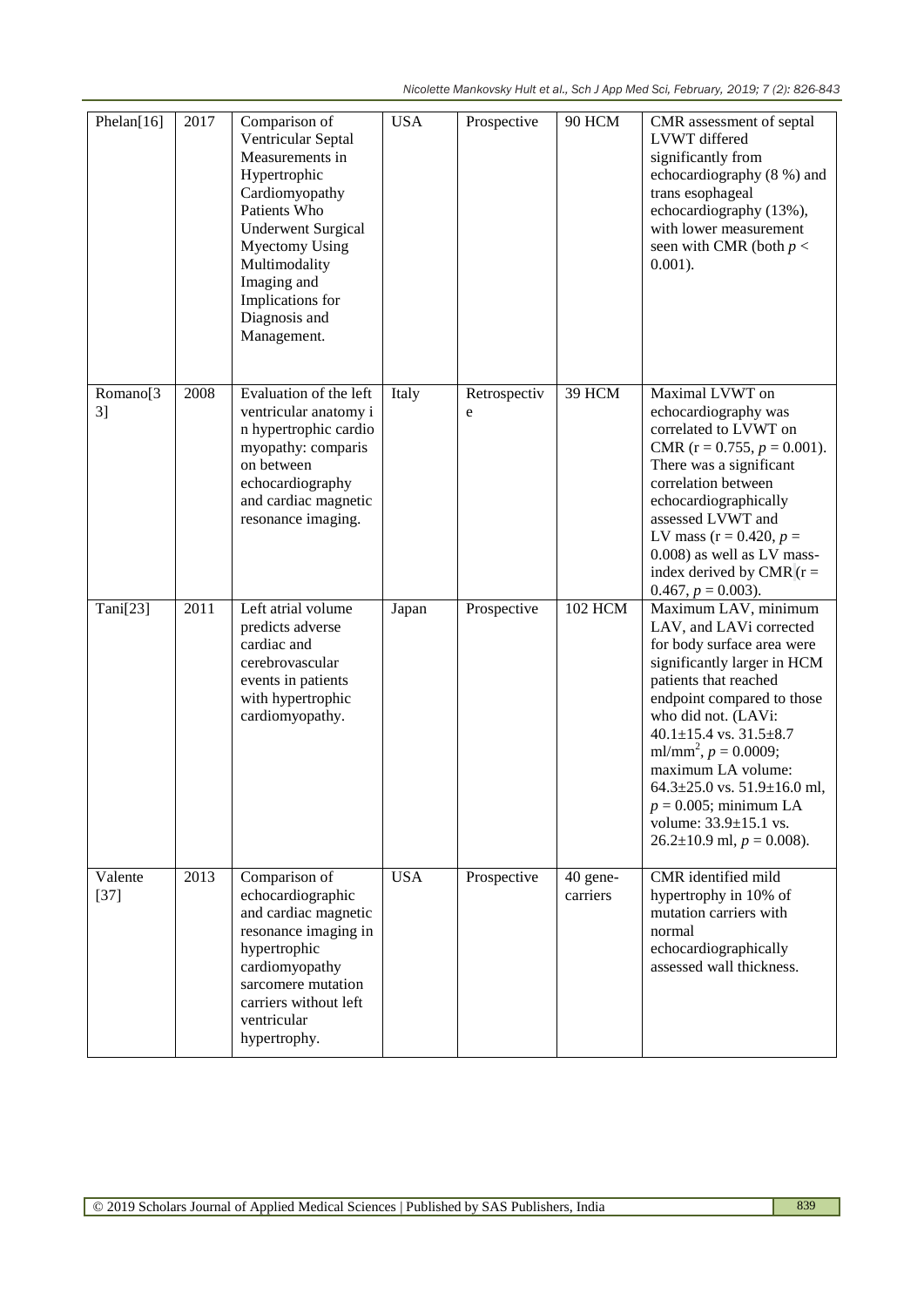*Nicolette Mankovsky Hult et al., Sch J App Med Sci, February, 2019; 7 (2): 826-843*

| Yakar[25]      | 2010 | Assessment of Left<br>Atrial Appendage<br>Function during<br>Sinus Rhythm in<br>Patients with<br>Hypertrophic<br>Cardiomyopathy:<br>Transesophageal<br>Echocardiography<br>and Tissue Doppler<br>Study | Turkey | Case control | 62 HCM<br>53<br>controls        | LAA thrombus formation<br>was not rare $(8\%)$ in this<br>patient population (sinus<br>rhythm). The significantly<br>depressed LAA filling and<br>emptying velocities in SR<br>may predispose patients<br>with HCM to<br>thromboembolic events.                                                                                                                                                                                                                                                                                                                                                                                                                                                                                                                                                      |
|----------------|------|--------------------------------------------------------------------------------------------------------------------------------------------------------------------------------------------------------|--------|--------------|---------------------------------|------------------------------------------------------------------------------------------------------------------------------------------------------------------------------------------------------------------------------------------------------------------------------------------------------------------------------------------------------------------------------------------------------------------------------------------------------------------------------------------------------------------------------------------------------------------------------------------------------------------------------------------------------------------------------------------------------------------------------------------------------------------------------------------------------|
| Yang<br>$[20]$ | 2009 | Left Atrial Volume<br>Index: A Predictor of<br>Adverse Outcome in<br>Patients With<br>Hypertrophic<br>Cardiomyopathy                                                                                   | Korea  | Prospective  | 81 non-<br>apical<br><b>HCM</b> | Univariate analysis showed<br>that older age, atrial<br>fibrillation, elevated E/E<br>ratio, increased left atrial<br>(LA) volume index,<br>presence of mitral<br>regurgitation grade $> 2$<br>NYHA class III or IV, and<br>LGE $\geq$ 6% were associated<br>with cardiovascular events.<br>In multivariate Cox<br>regression analysis,<br>increased LA volume index<br>was found to be an<br>independent predictor of<br>cardiovascular events (for<br>each 5 mL/m <sup>2</sup> increase, HR<br>1.28; 95% CI, 1.10-1.48; $p$<br>$< 0.01$ ). Increased LA<br>volume index was also<br>revealed to be an<br>independent predictor for<br>cardio-vascular events<br>other than death (for each 5<br>$mL/m2$ increase, hazard<br>ratio, 1.44; 95% confidence<br>interval, 1.12-1.83; $p <$<br>$0.01$ ). |

ApHCM - apical hypertrophic cardiomyopathy; CI - confidence interval; CMR cardiac magnetic resonance; HCM - hypertrophic cardiomyopathy; HR - hazard ratio; LA - left atrium; LAA - left atrial appendage; LAV - left atrial volume; LAVi - left atrium volume index; LVED - left ventricle end diastolic; LVES - left ventricle end systolic; LVM left ventricle mass; LVOT – left ventricle outflow tract;

## **REFERENCES**

1. Authors/Task Force members, Elliott PM, Anastasakis A, Borger MA, Borggrefe M, Cecchi F, Charron P, Hagege AA, Lafont A, Limongelli G, Mahrholdt H. 2014 ESC Guidelines on diagnosis and management of hypertrophic cardiomyopathy: the Task Force for the Diagnosis and Management of Hypertrophic Cardiomyopathy of the European Society of LVWT - left ventricle wall thickness; NOHCM nonobstructive hypertrophic cardiomyopathy; NWMA new wall motion abnormality; OHCM - obstructive hypertrophic cardiomyopathy; PAF - paroxysmal atrial fibrillation; RR - relative risk; RT3DE - real time 3D echocardiography; SCD - sudden cardiac death; WMSi - wall motion score index

Cardiology (ESC). European heart journal. 2014 Aug 29;35(39):2733-79.

- 2. Maron BJ, Rowin EJ, Casey SA, Link MS, Lesser JR, Chan RH, Garberich RF, Udelson JE, Maron MS. Hypertrophic cardiomyopathy in adulthood associated with low cardiovascular mortality with contemporary management strategies. Journal of the American College of Cardiology. 2015 May 12;65(18):1915-28.
- 3. Schinkel AF, Vriesendorp PA, Sijbrands EJ,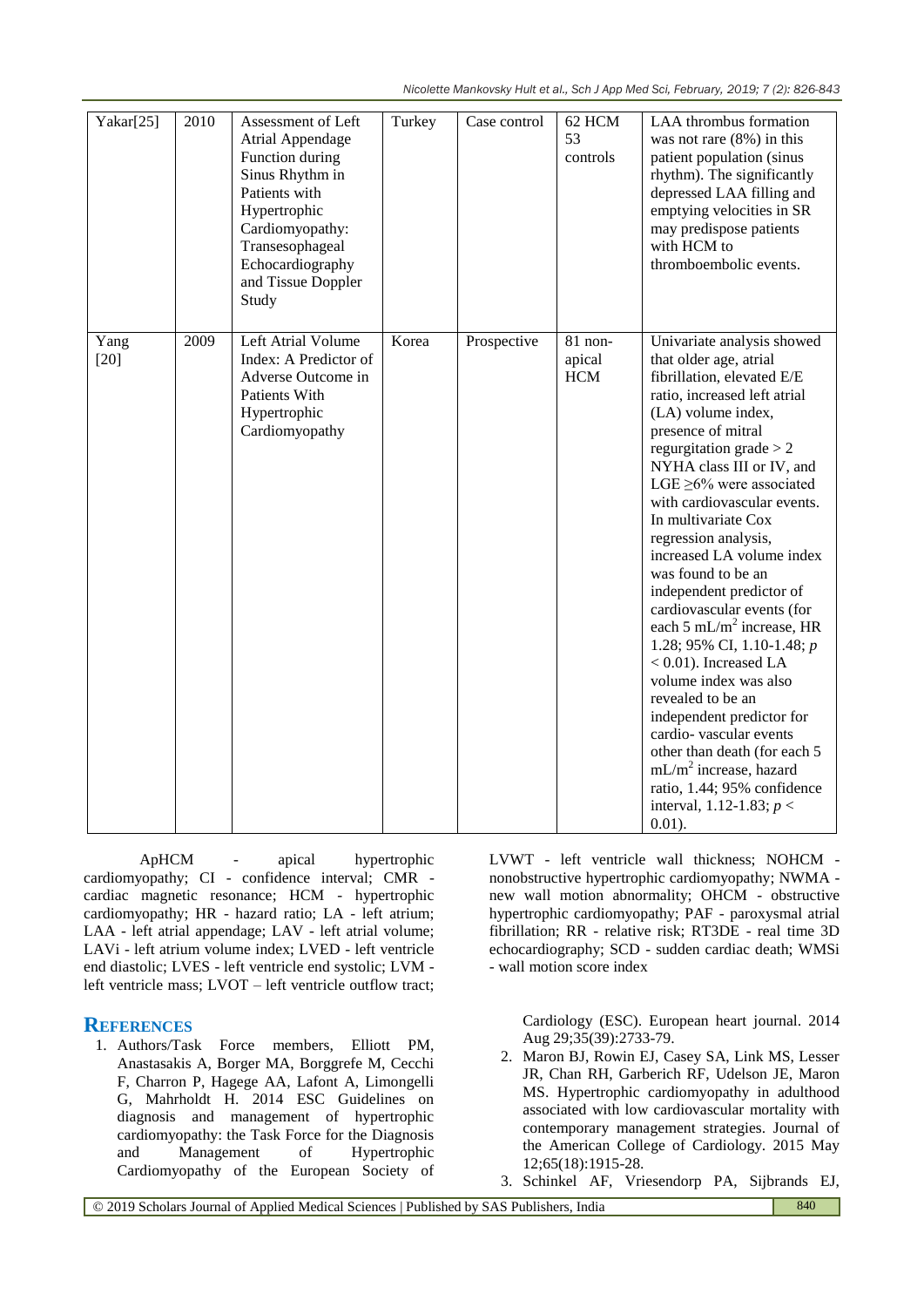Jordaens LJ, ten Cate FJ, Michels M. Outcome and complications after implantable cardioverter defibrillator therapy in hypertrophic cardiomyopathy: systematic review and metaanalysis. Circulation: Heart Failure. 2012 Sep; 5(5): 552-9.

- 4. Wang N, Xie A, Tjahjono R, Tian DH, Phan S, Yan TD, Bajona P, Phan K. Implantable cardioverter defibrillator therapy in hypertrophic cardiomyopathy: an updated systematic review and meta-analysis of outcomes and complications. Annals of cardiothoracic surgery. 2017 Jul;6(4):298.
- 5. Magnusson P, Jonsson J, Mörner S, Fredriksson L. Living with hypertrophic cardiomyopathy and an implantable defibrillator. BMC cardiovascular disorders. 2017 Dec;17(1):121.
- 6. Magnusson P, Mörner S, Gadler F, Karlsson J. Health-related quality of life in hypertrophic cardiomyopathy patients with implantable defibrillators. Health and quality of life outcomes. 2016 Dec;14(1):62.
- 7. Gersh BJ, Maron BJ, Bonow RO, Dearani JA, Fifer MA, Link MS, Naidu SS, Nishimura RA, Ommen SR, Rakowski H, Seidman CE. 2011 ACCF/AHA guideline for the diagnosis and treatment of hypertrophic cardiomyopathy: a report of the American College of Cardiology Foundation/American Heart Association Task Force on practice guidelines developed in collaboration with the American Association for Thoracic Surgery, American Society of echocardiography, American Society of nuclear Cardiology, Heart Failure Society of America, Heart Rhythm Society, Society for Cardiovascular Angiography and Interventions, and Society of Thoracic Surgeons. Journal of the American College of Cardiology. 2011 Dec 13;58(25):e212- 60.
- 8. Maron BJ, McKenna WJ, Danielson GK, Kappenberger LJ, Kuhn HJ, Seidman CE, Shah PM, Spencer WH, Spirito P, Ten Cate FJ, Wigle ED. American College of Cardiology/European Society of Cardiology clinical expert consensus document on hypertrophic cardiomyopathy: a report of the American College of Cardiology foundation task force on clinical expert consensus documents and the European Society of Cardiology committee for practice guidelines. Journal of the American College of Cardiology. 2003 Nov 5;42(9):1687-713.
- 9. O'mahony C, Tome-Esteban M, Lambiase PD, Pantazis A, Dickie S, McKenna WJ, Elliott PM. A validation study of the 2003 American College of Cardiology/European Society of Cardiology and 2011 American College of Cardiology Foundation/American Heart Association risk stratification and treatment algorithms for sudden cardiac death in patients with hypertrophic cardiomyopathy. Heart. 2013 Apr 15;99(8):534-

41.

- 10. O'mahony C, Jichi F, Pavlou M, Monserrat L, Anastasakis A, Rapezzi C, Biagini E, Gimeno JR, Limongelli G, McKenna WJ, Omar RZ. A novel clinical risk prediction model for sudden cardiac death in hypertrophic cardiomyopathy (HCM risk-SCD). European heart journal. 2013 Oct 14;35(30):2010-20.
- 11. Maron BJ, Casey SA, Chan RH, Garberich RF, Rowin EJ, Maron MS. Independent assessment of the European Society of Cardiology sudden death risk model for hypertrophic cardiomyopathy. The American journal of cardiology. 2015 Sep 1;116(5):757-64.
- 12. Vriesendorp PA, Schinkel AF, Liebregts M, Theuns DA, van Cleemput J, ten Cate FJ, Willems R, Michels M. Validation of the 2014 European Society of Cardiology guidelines risk prediction model for the primary prevention of sudden cardiac death in hypertrophic cardiomyopathy. Circulation: Arrhythmia and Electrophysiology. 2015 Aug;8(4):829-35.
- 13.Ruiz-Salas A, García-Pinilla JM, Cabrera-Bueno F, Fernández-Pastor J, Peña-Hernández J, Medina-Palomo C, Barrera-Cordero A, De Teresa E, Alzueta J. Comparison of the new risk prediction model (HCM Risk-SCD) and classic risk factors for sudden death in patients with hypertrophic cardiomyopathy and defibrillator. Ep Europace. 2015 Apr 7;18(5):773-7.
- 14. Gimeno JR, Tome-Esteban M, Lofiego C, Hurtado J, Pantazis A, Mist B, Lambiase P, McKenna WJ, Elliott PM. Exercise-induced ventricular arrhythmias and risk of sudden cardiac death in patients with hypertrophic cardiomyopathy. European heart journal. 2009 Aug 17;30(21):2599-605.
- 15. Finocchiaro G, Pinamonti B, Merlo M, Brun F, Barbati G, Sinagra G. Prognostic role of clinical presentation in symptomatic patients with hypertrophic cardiomyopathy. Journal of Cardiovascular Medicine. 2012 Dec 1;13(12):810- 8.
- 16. Kubo T, Kitaoka H, Okawa M, Hirota T, Hoshikawa E, Hayato K, Yamasaki N, Matsumura Y, Yabe T, Nishinaga M, Takata J. Clinical Profiles of Hypertrophic Cardiomyopathy With Apical Phenotype. Circulation Journal. 2009:0910080507-.
- 17.Correia E, Rodrigues B, Santos LF, Moreira D, Gama P, Cabral C, Santos O. Longitudinal left ventricular strain in hypertrophic cardiomyopathy: correlation with nonsustained ventricular tachycardia. Echocardiography. 2011 Aug;28(7):709-14.
- 18.Choi EY, Rim SJ, Ha JW, Kim YJ, Lee SC, Kang DH, Park SW, Song JK, Sohn DW, Chung N. Phenotypic spectrum and clinical characteristics of apical hypertrophic cardiomyopathy: multicenter echo-Doppler study. Cardiology. 2008;110(1):53-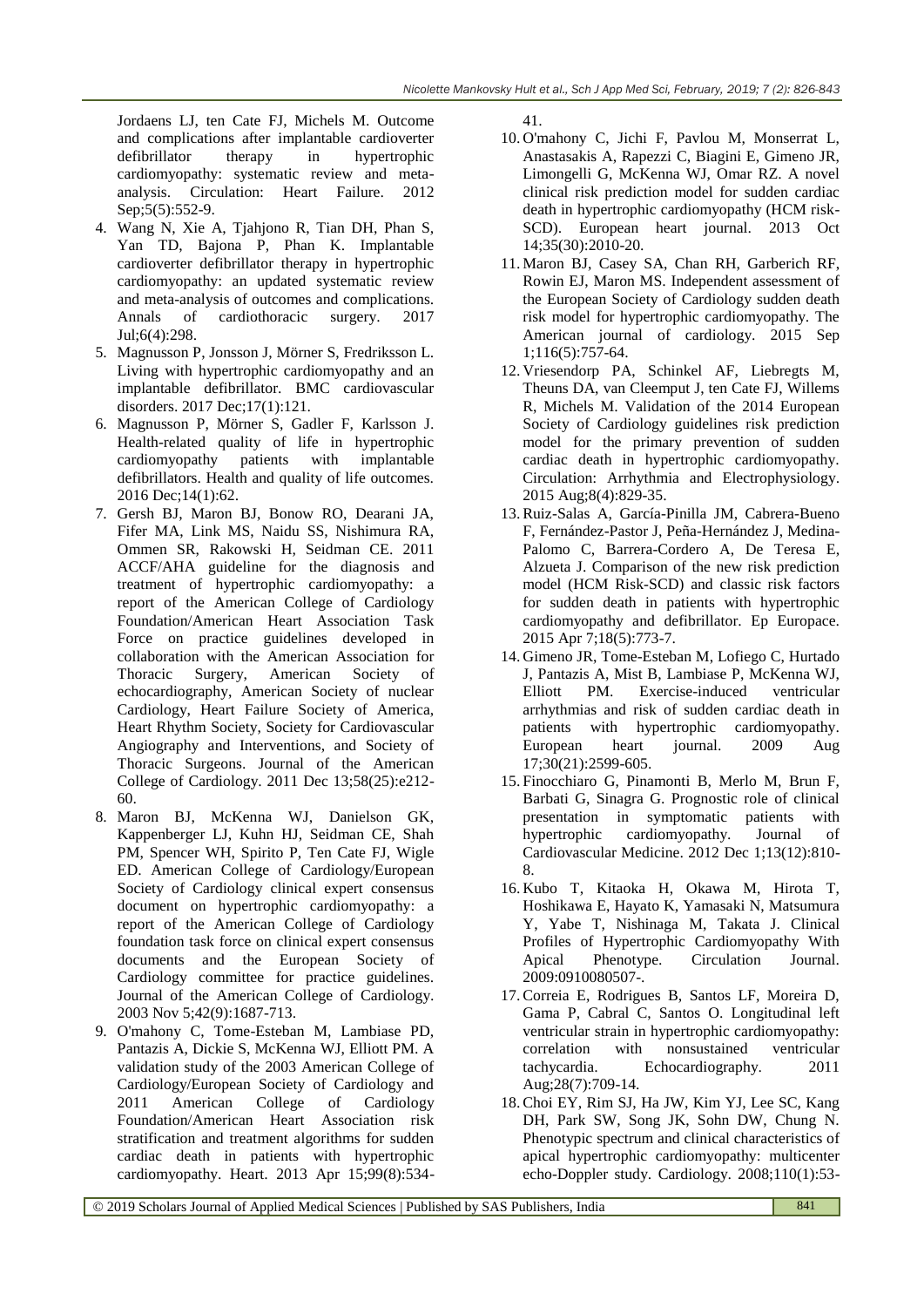61.

- 19. Moon J, Shim CY, Ha JW, Cho IJ, Kang MK, Yang WI, Jang Y, Chung N, Cho SY. Clinical and echocardiographic predictors of outcomes in patients with apical hypertrophic cardiomyopathy. The American journal of cardiology. 2011 Dec 1;108(11):1614-9.
- 20. Yang WI, Shim CY, Kim YJ, Kim SA, Rhee SJ, Choi EY, Choi D, Jang Y, Chung N, Cho SY, Ha JW. Left atrial volume index: a predictor of adverse outcome in patients with hypertrophic cardiomyopathy. Journal of the American Society of Echocardiography. 2009 Dec 1;22(12):1338-43.
- 21. Hiemstra YL, Debonnaire P, Bootsma M, van Zwet EW, Delgado V, Schalij MJ, Atsma DE, Bax JJ, Marsan NA. Global longitudinal strain and left atrial volume index provide incremental prognostic value in patients with hypertrophic cardiomyopathy. Circulation: Cardiovascular Imaging. 2017 Jul;10(7):e005706.
- 22.Candan O, Gecmen C, Bayam E, Guner A, Celik M, Doğan C. Mechanical dispersion and global longitudinal strain by speckle tracking echocardiography: predictors of appropriate implantable cardioverter defibrillator therapy in hypertrophic cardiomyopathy. Echocardiography. 2017 Jun;34(6):835-42.
- 23. Tani T, Yagi T, Kitai T, Kim K, Nakamura H, Konda T, Fujii Y, Kawai J, Kobori A, Ehara N, Kinoshita M. Left atrial volume predicts adverse cardiac and cerebrovascular events in patients with hypertrophic cardiomyopathy. Cardiovascular ultrasound. 2011 Nov;9(1):34.
- 24. Girasis C, Vassilikos V, Efthimiadis GK, Papadopoulou SL, Dakos G, Dalamaga EG, Chouvarda I, Giannakoulas G, Kamperidis V, Paraskevaidis S, Maglaveras N. Patients with hypertrophic cardiomyopathy at risk for paroxysmal atrial fibrillation: advanced echocardiographic evaluation of the left atrium combined with non-invasive P-wave analysis. European Heart Journal–Cardiovascular Imaging. 2012 Aug 17;14(5):425-34.
- 25. Tuluce SY, Kayikcioglu M, Tuluce K, Yilmaz MG, Ozdogan O, Aydın M, Hasdemir C. Assessment of left atrial appendage function during sinus rhythm in patients with hypertrophic cardiomyopathy: transesophageal echocardiography and tissue Doppler study. Journal of the American Society of Echocardiography. 2010 Nov 1;23(11):1207-16.
- 26. Levy D, Garrison RJ, Savage DD, Kannel WB, Castelli WP. Prognostic implications of echocardiographically determined left ventricular mass in the Framingham Heart Study. New England Journal of Medicine. 1990 May 31;322(22):1561-6.
- 27. Haider AW, Larson MG, Benjamin EJ, Levy D. Increased left ventricular mass and hypertrophy are associated with increased risk for sudden

death. Journal of the American College of Cardiology. 1998 Nov 1;32(5):1454-9.

- 28. Di Salvo G, Pacileo G, Limongelli G, Baldini L, Rea A, Verrengia M, D'andrea A, Russo MG, Calabrò R. Non sustained ventricular tachycardia in hypertrophic cardiomyopathy and new ultrasonic derived parameters. Journal of the American Society of Echocardiography. 2010 Jun 1;23(6):581-90.
- 29.Corona-Villalobos CP, Sorensen LL, Pozios I, Chu L, Eng J, Abraham MR, Abraham TP, Kamel IR, Zimmerman SL. Left ventricular wall thickness in patients with hypertrophic cardiomyopathy: a comparison between cardiac magnetic resonance imaging and echocardiography. The international journal of cardiovascular imaging. 2016 Jun 1;32(6):945-54.
- 30.Bois JP, Geske JB, Foley TA, Ommen SR, Pellikka PA. Comparison of maximal wall thickness in hypertrophic cardiomyopathy differs between magnetic resonance imaging and transthoracic echocardiography. The American journal of cardiology. 2017 Feb 15;119(4):643-50.
- 31. Hindieh W, Weissler-Snir A, Hammer H, Adler A, Rakowski H, Chan RH. Discrepant measurements of maximal left ventricular wall thickness between cardiac magnetic resonance imaging and echocardiography in patients with hypertrophic cardiomyopathy. Circulation: Cardiovascular Imaging. 2017 Aug;10(8):e006309.
- 32. Phelan D, Sperry BW, Thavendiranathan P, Collier P, Popović ZB, Lever HM, Smedira NG, Desai MY. Comparison of Ventricular Septal Measurements in Hypertrophic Cardiomyopathy Patients Who Underwent Surgical Myectomy Using Multimodality Imaging and Implications for Diagnosis and Management. The American journal of cardiology. 2017 May 15;119(10):1656- 62.
- 33.Romano R, Losi MA, Migliore T, Contaldi C, Parrella LS, Caputi A, Betocchi S. Evaluation of the left ventricular anatomy in hypertrophic cardiomyopathy: comparison between echocardiography and cardiac magnetic resonance imaging. Minerva cardioangiologica. 2008 Apr;56(2):181-7.
- 34.Bicudo LS, Tsutsui JM, Shiozaki A, Rochitte CE, Arteaga E, Mady C, Ramires JA, Mathias Jr W. Value of real time three-dimensional echocardiography in patients with hypertrophic cardiomyopathy: comparison with twodimensional echocardiography and magnetic resonance imaging. Echocardiography. 2008 Aug;25(7):717-26.
- 35.Chang SA, Kim HK, Lee SC, Kim EY, Hahm SH, Kwon OM, Park SW, Choe YH, Oh JK. Assessment of left ventricular mass in hypertrophic cardiomyopathy by real-time threedimensional echocardiography using single-beat capture image. Journal of the American Society of